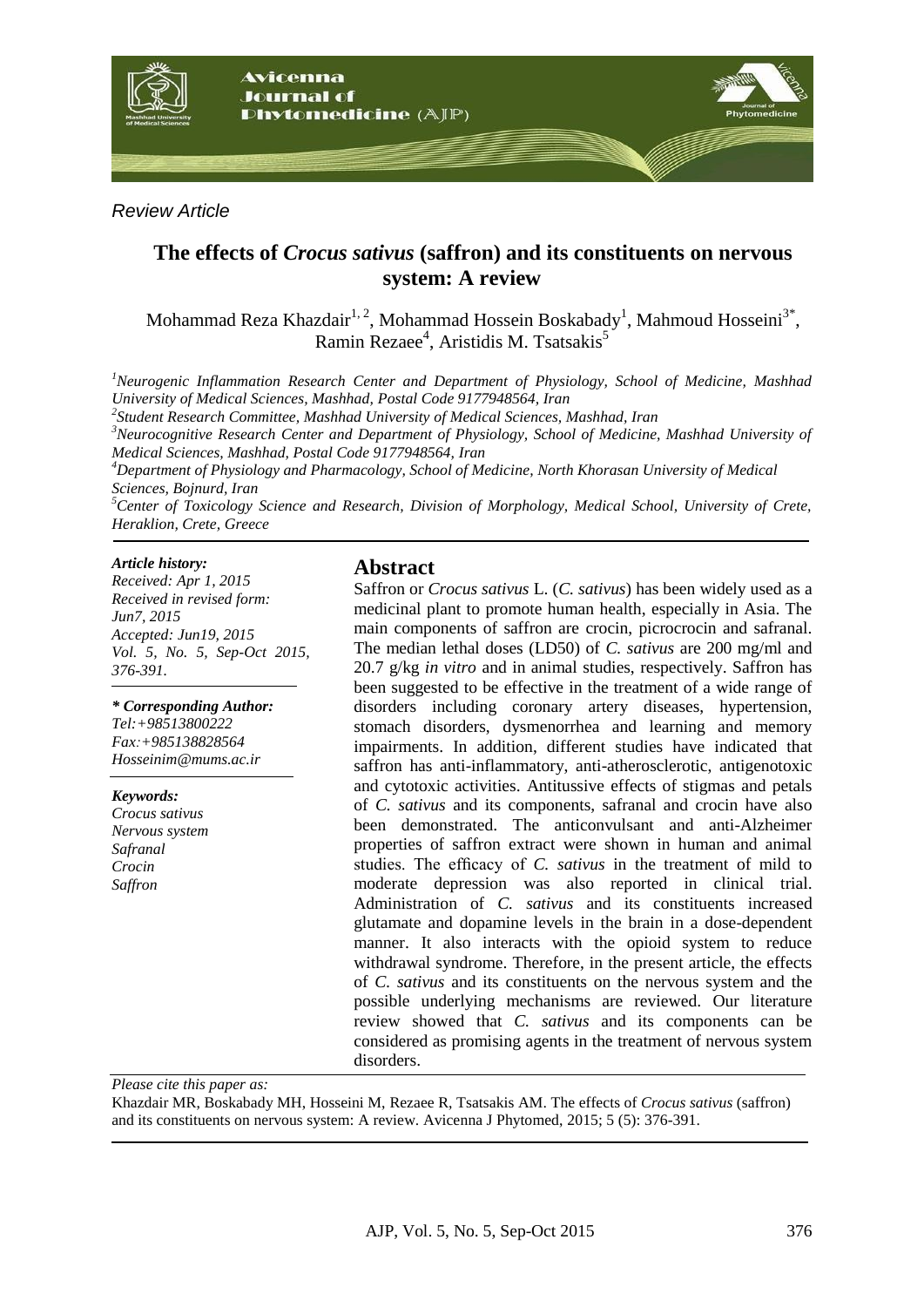# **Introduction**

*Crocus sativus* L (*C. sativus*), commonly known as saffron, is a small perennial plant belonging to the family of Iridaceas. This plant is cultivated in many countries including Iran, Afghanistan, Turkey and Spain (Abdullaev, 1993). The stigmas of *C. sativus* are known to contain carotenoids, α-crocetin and glycoside crocin (responsible for saffron yellow color) and picrocrocin, the aglyconesafranal (responsible for saffron aroma) (Fernández and Pandalai, 2004; Champalab et al., 2011), the antioxidant carotenoids lycopene and zeaxanthin and [vitamin B2\(](http://www.med.nyu.edu/content?ChunkIID=21859)Vijaya Bhargava, 2011).

It has been shown that *C. sativus* stigma aqueous extract and its constituents, crocin but not safranal enhanced the sexual activity in male rats (Hosseinzadeh et al., 2008). Saffron and its constituentscrocin and safranal are also shown to be potent oxygen radical scavengers (Assimopoulou et al., 2005; Mashmoul et al., 2013; Farahmand et al., 2013).

In traditional medicine, *C. sativus* has been frequently used as an herbal sedative, antispasmodic, aphrodisiac, diaphoretic, expectorant, stimulant, stomachic, anticatarrhal, eupeptic, gingival sedative and emmenagogue (Nemati et al., 2008). *C. sativus* was experimentally shown to be effective in relieving symptoms of premenstrual syndrome (PMS). Following administration of saffron, a significant effect was observed in cycles 3 and 4 in the Total Premenstrual Daily Symptoms and Hamilton Depression Rating Scale which indicates the efficacy of *C. sativus* in the treatment of PMS (Agha-Hosseini et al., 2008).

Aqueous (500 mg/kg) and ethanolic extracts of *C. sativus* petals reduced blood pressure in a dose-dependent manner in rats (Fatehi et al., 2003). Administration of the aqueous extract of saffron petals (500 mg/kg) reduced blood pressure from  $133.5\pm3.9$  to  $117\pm2.1$  mmHg in rats. This reduction was postulated to be due to the effect of the extracts on the heart itself,

total peripheral resistance or both (Fatehi et al., 2003). In rats isolated vas deferens, contractile responses to electrical field stimulation (EFS) were decreased by the petals extracts (Fatehi et al., 2003). EFSinduced contractions of vas deferens were shown to be mediated by noradrenaline and adenosine triphosphate (ATP) released as co-transmitters from sympathetic nerves (Hoyle and Burnstock, 1991). The ethanolic extract made more pronounced changes in EFS in rats isolated vas deferens whereas in guinea pig ileum, the aqueous extract of the plant was more effective (Fatehi et al., 2003). Crocin analogs isolated from saffron remarkably increased the blood flow in the retina and choroid and facilitated retinal function recovery; therefore, it could be used to treat ischemic retinopathy and/or agerelated macular degeneration (Xuan, 1999). One study suggested that saffron exerted a significant cardioprotective effect by preserving hemodynamics and left ventricular functions (Sachdeva et al., 2012). Administration of *C. sativus* extractinpatients who had normal white blood cells (WBC) count, significantly increased WBC compared to crocin or placebo. Moreover, other hematologic factors were not changed significantly during 3 months of the study (Mousavi et al., 2015).

A potent stimulatory effect of *C. sativus* extract and safranal on β2-adrenoreceptors has also been reported (Nemati et al., 2008; Boskabady et al., 2010). In addition, blocking effect of safranal on muscarinic receptors (Boskabady et al., 2010) and the inhibitory effect of *C. sativus* on histamine (H1) receptors was reported, which proposed a competitive antagonistic effect for *C. sativus* on histamine (H1) receptors (Boskabady et al., 2010).

An in vitro study showed the inhibitory activity of saffron and crocin on amyloid beta-peptide fibrillogenesis and its protective action against  $H_2O_2$ –induced toxicity in human neuroblastoma cells (Papandreou et al., 2006, 2011).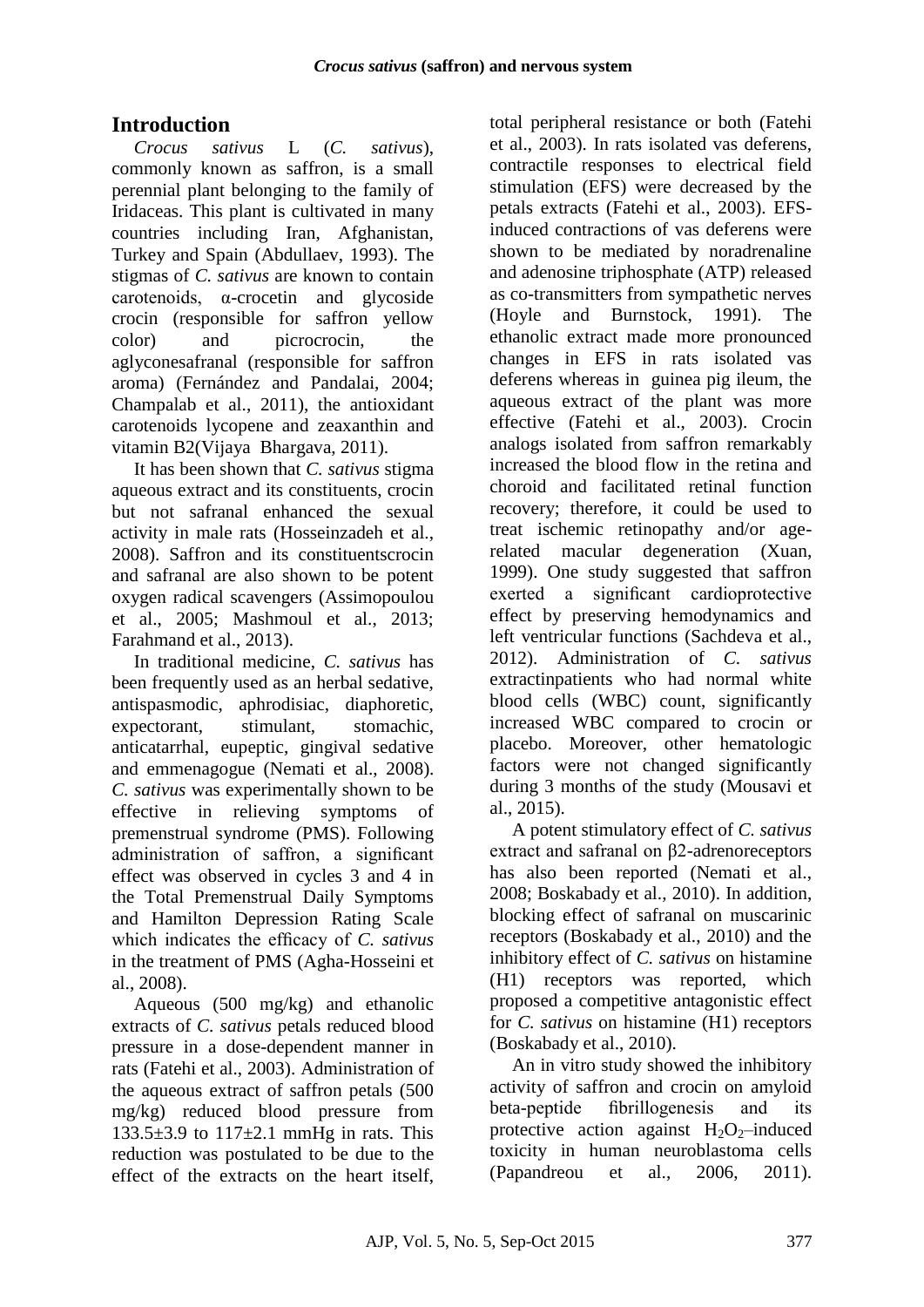Additionally, administration of saffron (60 mg/kg body weight, i.p.) to normal and aged mice for one week, significantly improved learning and memory (Papandreou et al., 2011). Also, *in vitro* studies have confirmed the neuroprotective effects of saffron and its constituents in amnesic and ischemic rat models (Hosseinzadeh and Sadeghnia, 2005; Ochiai et al., 2007).

Considering clinical and animal experimental studies, the present review explores the important effects of *C. sativus* and its constituents on nervous system*.*

## **Methods**

Information of this review article was collected by searching for the key-words "*Crocus sativus"*, "nervous system", "clinical application", "animal studies", "crocin", "crocetin" and "safranal" in databases namely ISI Web of Knowledge, Medline/ Pubmed, Science direct, Scopus, Google Scholar, Embase, Biological Abstracts and Chemical Abstracts.

## *C. sativus* **constituents**

More than 150 compounds have been identified in saffron stigma including colored carotenoids (e.g. crocetin and crocins as glycosidic derivatives), colorless monoterpene aldehydes, volatile agents (e.g. safranal and picrocrocin which are the bitter components), etc. (Bathaie and Mousavi, 2010). The traces of nonglycosylated carotenoids unrelated to crocetin are β-carotene, lycopene and zeaxanthin (Ríos et al., 1996). Ethanolic extract of saffron has visible absorption peaks at 427 and 452 nm. When excited at 435 nm, saffron emits at 543 nm (Horobin and Kiernan, 2002).

Crocetin isolated from saffron is one of the two principal chemicals responsible for the red color of saffron (Martin et al., 2002). Crocetin constitutes approximately 0.3% of the total weight of the saffron stigma (Escribano et al., 1996, Dris and Jain 2004). Crocetin can function as an acid (anionic) dye for biological staining because it has a carboxyl group at each end of the polyene chain which is easily dissolved in aqueous alkali solutions at pH  $\geq$  9. Crocetin is mostly present as trans isomer but cis-crocetin and its glycosides are also present in saffron as minor components (Melnyk et al., 2010).

Crocin belongs to a group of natural carotenoid commercially obtained from the dried stigma of *C. sativus*. It has a deep red color, forms crystals with a melting point of  $186^{\circ}$ C and is easily soluble in water. Crocin is responsible for the color of saffron. Structure of crocin was elucidated by Karree*et al* (1935). It is the main pigment of saffron (approx. 80% of pigment content). Pure crocin can be isolated from saffron extract and is directly crystallized (Karrer et al., 1932). Crocin is not orally absorbed. Crocins are hydrolyzed to crocetin before or during intestinal absorption, and the absorbed crocetin is partly metabolized to mono and diglucuronide conjugates (Asai et al., 2005).

Crocins, accounting for almost 6–16% of saffron dry weight (Gregory et al., 2005), are hydrophilic chemicals.  $\alpha$  – crocin (crocin 1) is a carotenoid which comprises the majority of crocins found in saffron. It could be so easily dissolved in water that is used as color additive (Melnyk et al., 2010). The other color compounds of saffron are carotenoids and glycosidic, alpha-carotene, beta-carotene, lycopene, Zeaxanthingentiobioside, glycoside, gentio-glycoside, beta-crocetin di-glycoside and gama-crocetin.

Safranal (which is fat soluble) and pigments of the crocetin carotenoid are bitter, but the most important cause of saffron bitterness is picrocrocin (Abdullaev, 1993). Saffron lipophilic carotenoids are lycopene, alpha- and betacarotene and zeaxanthin(Winterhalter and Straubinger, 2000; Tarantilis and Polissiou, 1997). Kaempferol has also been found in alcoholic extract of saffron petals (Gregory et al.,2005). Flavonoids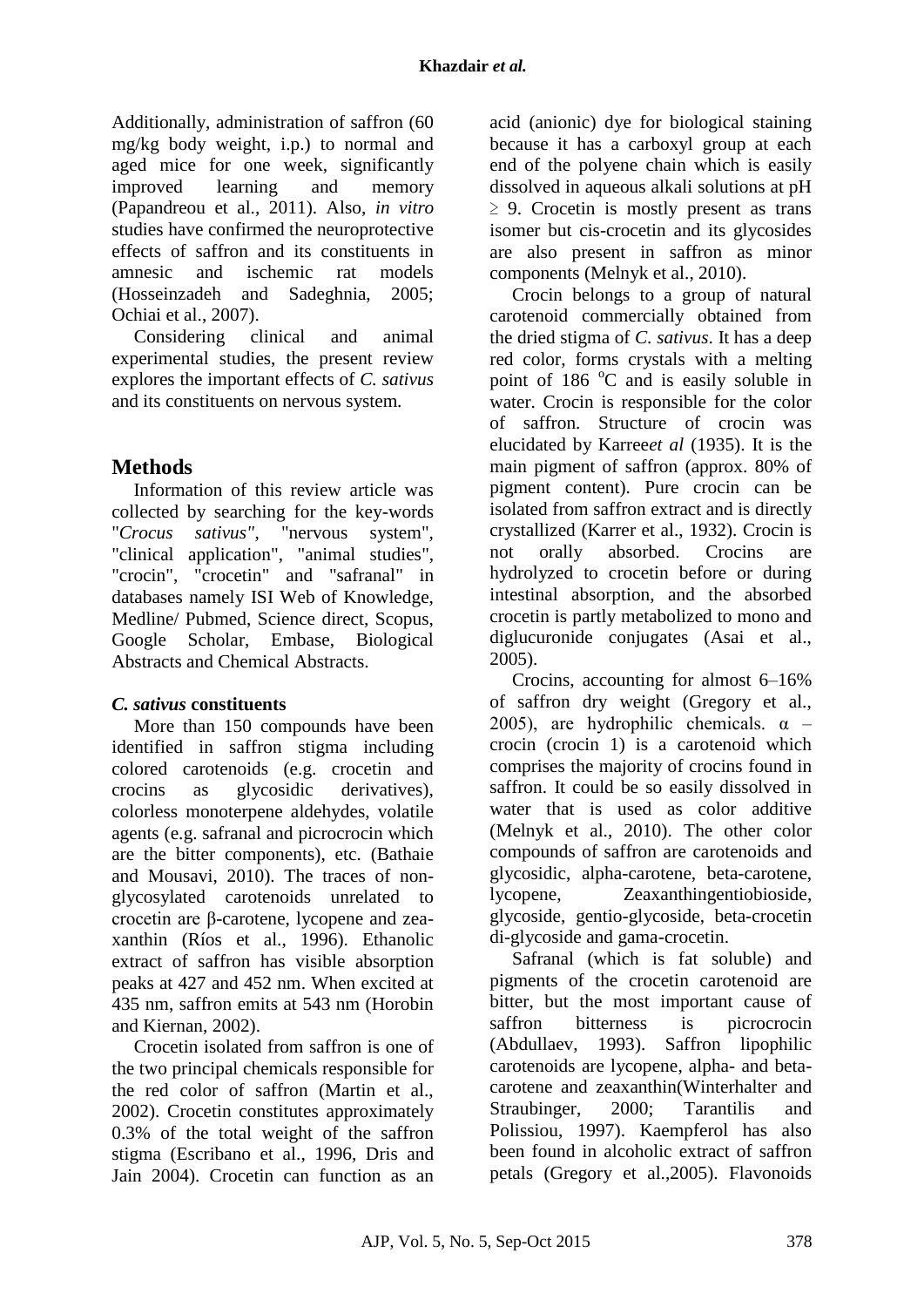especially lycopene, amino acids, proteins, starch, resins and other compounds have also been shown to be present in saffron (Assimopoulou et al.,2005). Saffron also has trace amounts of thiamine and riboflavin (Alonso et al.,2001).

#### **Anticonvulsant effects**

In Iranian folk medicine, *C. sativus* had been used as an anticonvulsant herb (Khosravan, 2002). Experimental studies also confirmed saffron anticonvulsant effects in rats and mice (Sunanda et al., 2014; Khosravan, 2002). Saffron at the doses of 400 and 800 mg/kg showed a significant antiepileptic activity in pentylenetetrazole (PTZ)-induced seizure model in a dose-dependent manner. However, saffron at the dose of 200 mg/kg did not significantly suppress PTZinduced seizures (Sunanda et al., 2014). The anticonvulsant activities of aqueous and ethanolic extracts of saffron have been demonstrated in mice using maximal electroshock seizure (MES) and PTZ models (Khosravan, 2002).

Safranal (0.15 and 0.35 ml/kg, i.p.), reduced PTZ-induced seizure duration, delayed the onset of tonic convulsions and protected mice from death but crocin (200 mg/kg, i.p.) did not show anticonvulsant activity (Hosseinzadeh and Talebzadeh, 2005). Intraperitoneal administration of safranal (72.75, 145.5 and 291 mg/kg) decreased the frequency of minimal clonic seizures (MCS) and generalized tonic clonic seizures (GTCS) (Hosseinzadeh and Sadeghnia, 2007). Safranal also attenuated the acute experimental absence seizures which was attributed to modifications of benzodiazepine binding sites of  $GABA_A$ receptor complex (Sadeghnia et al., 2008).

#### **Anti-Alzheimer effects**

#### *Basic studies*

Alzheimer's disease (AD) is described pathologically as deposition of amyloid βpeptide (Aβ) fibrils. The aqueousethanolic (50:50, v/v) extract of *C. sativus* stigmas has good antioxidant properties -

higher than those of carrot and tomato- in a concentration and time-dependent manner which was accompanied by inhibition of Aβ fibrillogenesis. The transcrocin-4, the digentibiosyl ester of crocetin was the main carotenoid constituent which inhibited Aβ fibrillogenesis (Papandreou et al., 2006). Intracerebroventricular (ICV) injection of streptozotocin (STZ) to rodents has been frequently used as an animal model for sporadic AD (Lannert and Hoyer, 1998; Labak et al., 2010; Veerendra Kumar and Gupta, 2003). It has been previously revealed that treatment by *C. sativus*extract (30 mg/kg) for 3 weeks could significantly improve cognition deficits induced by ICV injection of STZ in rats (Khalili et al., 2010).Crocin (30 mg/kg) has also been shown to have an antagonizing effect on the STZ-induced cognitive deficits in rats (Khalili and Hamzeh, 2010).

Geromichalos*et al.* (2012) showed that the saffron extract had a moderate (up to 30 %) inhibitory activity on acetylcholinesterase (AChE) and inhibited acetylcholine breakdown which is the main therapeutic approach for AD (Geromichalos et al., 2012).

#### *Clinical studies*

Administration of saffron 30 mg/day (15 mg twice daily) was found to be as effective as donepezil for treatment of mild-to-moderate AD in the subjects of 55 years and older (Akhondzadeh et al., 2010a ). In addition, the frequency of saffron extract side effects was similar to those of donepezil except for vomiting, which occurred more frequently in the donepezil group (Akhondzadeh et al., 2010a). In another study, 46 patients with mild-to-moderate AD were treated by saffron for 16 weeks. The results showed that the cognitive functions in saffrontreated group were significantly better than placebo (Akhondzadeh et al. 2010b).

#### **Antidepressant and anti-schizophrenia effects**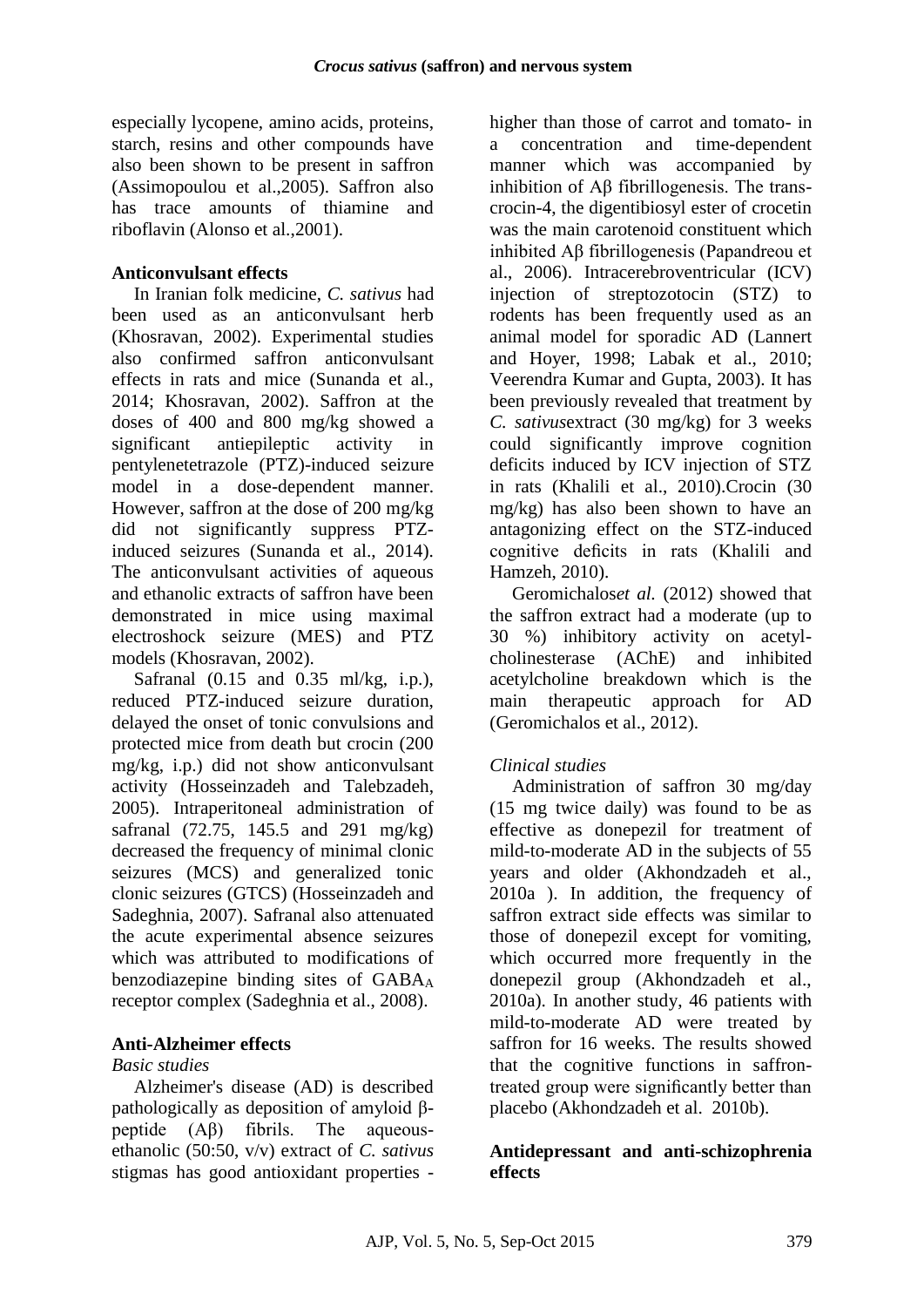#### *Basic studies*

Crocin and ethanolic extracts of saffron are known to have antidepressant effect in rodents. Using forced swimming test, it was shown that crocin (50–600 mg/kg) reduced immobility time while increased climbing time (Hosseinzadeh et al., 2003). In other studies,effectiveness of antidepressant activity of *C. sativus* extract was described (Karimi et al., 2001; Yang Wang et al., 2010). The petroleum ether and dichloromethane fractions were suggested to be the active parts of corms of *C. sativus*. The petroleum ether fraction of the extract of *C. sativus* L. corms mainly contained n-tridecane, ntetradecane, n-pentadecane, diethyltoluamide, n-catane and nheptadecane, etc. (Yang Wang et al., 2010).

Kaempferol, a *C. sativus* petal constituent also reduced immobility behaviors in mice (100 and 200 mg/kg) and rats (50 mg/kg) (Hosseinzadeh et al., 2007). A decreased time of immobility in rodents caused by selective serotonin reuptake inhibitors such as fluoxetine may explain the antidepressant effects of the plant (Cryan and Lucki, 2000; Lucki, 1997). The antidepressant effect of aqueous and ethanolic extracts of *C. sativus* petal and stigma has been shown in mice (Karimi et al., 2001). Major constituents of saffron, safranal and crocin, also had antidepressant activity in mice (Hosseinzadeh et al., 2004).

The effectiveness of *C. sativus* as a treatment for depression in animal model was shown in Table 1.

#### *Clinical studies*

In a randomized and double-blind clinical trial study, saffron supplementation statistically improved the mood of subjects compared to the placebo group. For six weeks, 30 mg/day of saffron was given and subjects were evaluated based on the Hamilton Depression Rating Scale (HAM-D) (Akhondzadeh et al., 2005). Another similar study by Noorbala et al. (2005) revealed that six-week administration of saffron extract (30 mg/day) was effective in the treatment of mild to moderate depression. These effects were similar to the effects of fluoxetine (Noorbala et al., 2005) and imipramine 100 mg/day (Akhondzadeh et al., 2004). Therapeutic benefits of petals of *C. sativus* in the treatment of mild to moderate depression have also been suggested (AkhondzadehBasti et al., 2007). The efficacy of co-administration of hydroalcoholic extract of *C. sativus* (40 or 80 mg) and fluoxetine (30 mg/ day) was also investigated in a double- blind randomized clinical trial for six weeks. The results revealed that a dose of *C. sativus* 80 mg plus fluoxetine was more effective than that of *C. sativus* 40 mg and fluoxetine to treat mild to moderate depressive disorders (Moosavi et al., 2014).

Table1. The effectiveness of *C. sativus* as a treatment for depression in animal models.

| <b>Constituent</b>                               | <b>Animal</b> | <b>Doses</b>               | <b>Results</b>                                                            | <b>References</b>         |
|--------------------------------------------------|---------------|----------------------------|---------------------------------------------------------------------------|---------------------------|
| <b>Aqueous and ethanolic</b><br>extract          | Mice          | $(0.2 - 0.8 \text{ g/kg})$ | The aqueous and ethanolic extracts of<br>stigma, reduced immobility time. | Hosseinzadeh et al., 2003 |
| <b>Aqueous and ethanolic</b><br>extract, Crocin  | Mice          | $(50 - 600 \text{ mg/kg})$ | Reduced immobility time and increased<br>swimming time.                   | Hosseinzadeh et al., 2003 |
| <b>Aqueous and ethanolic</b><br>extract Safranal | Mice          | $(0.15-0.5$ mL/kg)         | Reduced immobility time and increased<br>swimming time.                   | Hosseinzadeh et al., 2003 |
| Kaempferol                                       | Mice          | 100 and 200 mg/kg          | Reduced immobility behaviors                                              | Hosseinzadeh et al., 2007 |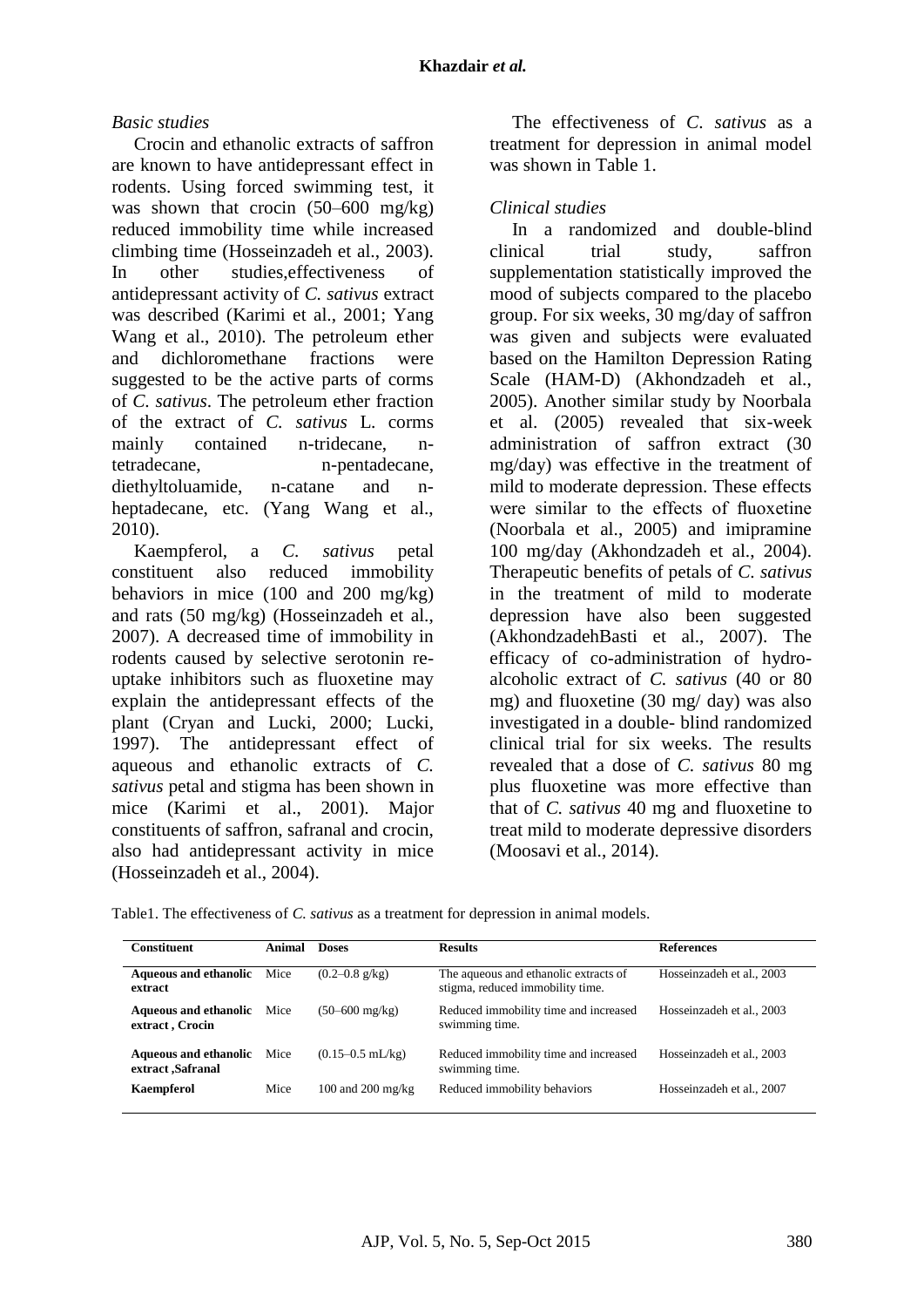Short-term administration of saffron (30 mg/day) capsules for six weeks was also shown to be as effective as fluoxetine (40 mg/day) in improving depression symptoms in patients who were suffering from major depressive disorder (MDD) after undergoing a percutaneous coronary intervention (Shahmansouri et al., 2014).

Another clinical study demonstrated that saffron aqueous extract (15 mg twice daily) andcrocin (15 mg twice daily) were well tolerated by patients with schizophrenia during the study and no serious side effects were observed (Mousavi et al., 2015).

The effectiveness of *C. sativus* as a treatment for depression in human studies was summarized in Table 2.

### **Anti-Parkinson effects**

Saffron and its components (mainly crocin, crocetin, and safranal) have been used in animal models with neurodegenerative diseases (Ochiai et al., 2007; Purushothuman et al., 2013). Crocin and safranal have inhibitory effect on fibrillation of apo alpha-lactalbumin (aalpha-LA), under amyloidogenic conditions which crocin was found to be more effective than safranal. Formation of toxic amyloid structures is related with various neurodegenerative diseases such as Alzheimer's and Parkinson's diseases (Ebrahim-Habibi et al. 2010).

Neuroprotective effects of seven-day administration of crocetin (25, 50 and 75µg/kg body weight, i.p.) against 6 hydroxydopamine (6-OHDA, 10 µgintrastriatal)-induced Parkinson's disease in rats have been reported. Reduction in dopamine utilization by tissues was suggested as a possible mechanism (Ahmad et al., 2005). In another study, the protective effect of saffron pre-treatment on dopaminergic cells in the substantia nigra pars compacta (SNc) and retina in a mouse model of acute MPTP (1-methyl-4-phenyl-1,2,3,6 tetrahydropyridine)-induced Parkinson's disease was examined. BALB/c mice

received MPTP or saline over a 30-hour period. Animals in the saffron-treated group received Saffron  $(0.01\% \text{ w/v})$ dissolved in the drinking water for five days and control groups received normal tap water. After the six days, the brains were processed for tyrosine hydroxylase (TH) immunochemistry and TH+ cells count was reported using the optical fractionator method. In both the SNc and retina, the MPTP-injected mice had a reduced number of TH+ cells (30-35%) compared to saline-injected controls. Pretreatment of MPTP-injected mice by saffron increased both SNc and retinal TH+ cell counts (25-35%) and closed them to the control levels. It was concluded that saffron pre-treatment saved many dopaminergic cells in the SNc and retina from Parkinsonian (MPTP) insult in mice (Purushothuman et al., 2013).

#### **Effects of** *C. sativus* **on oxidative damages and neurotoxicity**

It has been reported that crocin 10 μM inhibited the formation of peroxidized lipids in cultured PC12 cells, moderately restored superoxide dismutase (SOD) activity and maintained neurons morphology. While the antioxidant effect of crocin was comparable to that of  $\alpha$  – tocopherol, it was even more pronounced at some concentrations.

Administration of *C. sativus* stigma extract (100 mg/kg, p.o.) for 7 days before induction of cerebral ischemia by middle cerebral artery occlusion (MCAO) remarkably reduced SOD, catalase and Na, K-ATPase activities and glutamate and aspartate concentrations induced by ischemia in rats (Saleem et al. 2006). Treatment with saffron extract (5 and 25 mg/ml) and crocin (10 and 50  $\mu$ M) could decrease the neurotoxic effect of glucose in PC12 cells. The results showed that glucose (13.5 and 27 mg/ml) reduced PC12 cells viability while cell death was reduced by saffron and crocin pretreatment (Mousavi et al., 2010). Another study showed that administration of saffron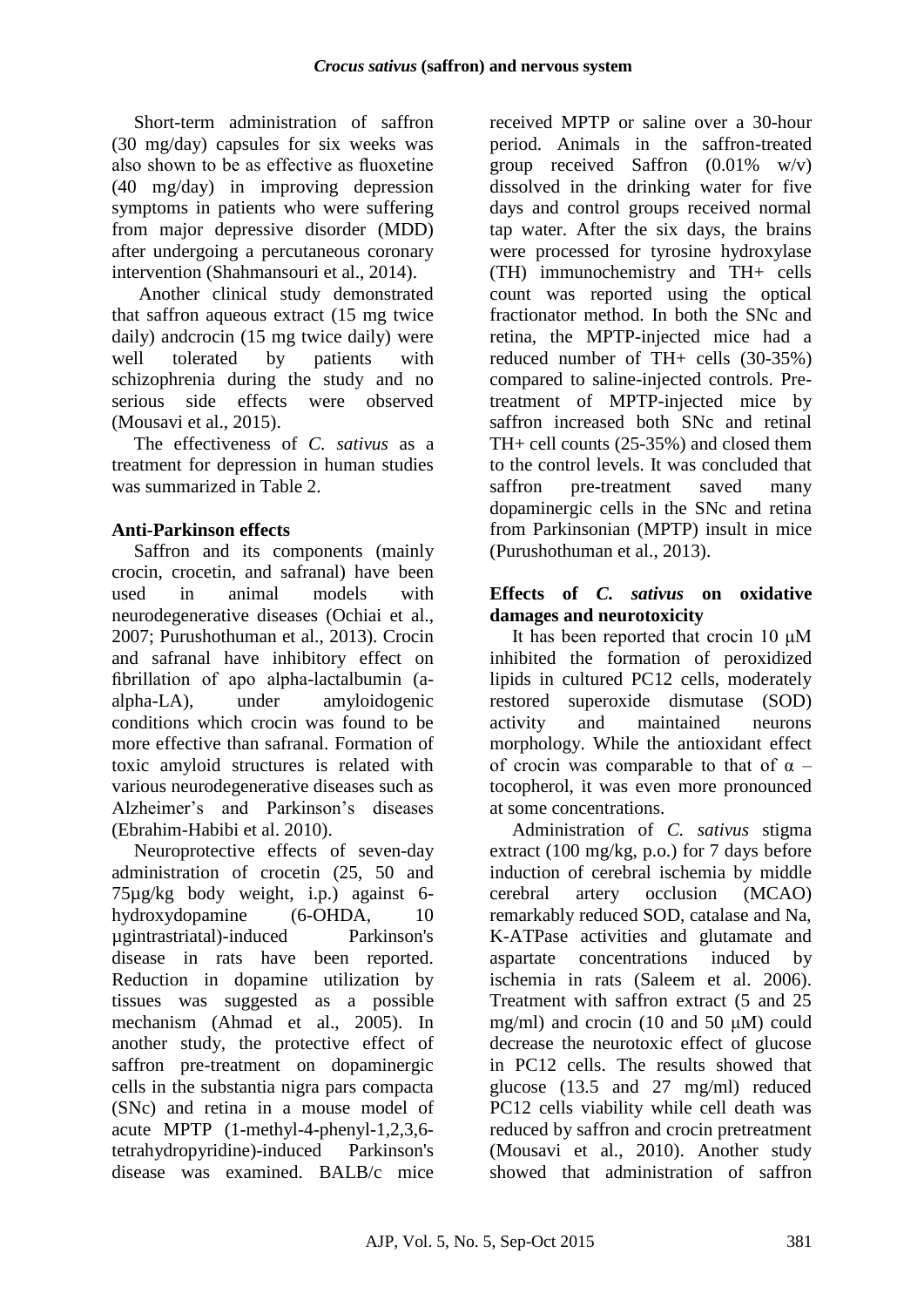extract (200 mg/kg) and honey syrup (500 mg/kg) for 45 days reduced the aluminium chloride-induced neurotoxicity in mice (Shati et al. 2011). Other studies showed that safranal has some protective effects on different markers of oxidative damage in hippocampal tissue from ischemic rats (Hosseinzadeh and Sadeghnia, 2005) and in hippocampal tissue following quinolinic acid (QA) administration (Sadeghnia et al., 2013). Safranal also reduced extracellular concentrations of glutamate and aspartate (excitatory amino acids) in the hippocampus of anaesthetized rats following kainic acid administration (Hosseinzadeh et al. 2008b).

In addition, crocin increased the activity of SOD and glutathione peroxidase (GPx) and remarkably reduced malondialdehyde (MDA) content in the ischemic cortex in rat model of ischemic stroke (Vakili et al., 2013). Co-administration of saffron extract with aluminium reversed aluminiuminduced changes in monoamine oxidase (MAO-A, MAO-B) activity and the levels

of lipid peroxidation in whole brain and cerebellum (Linardaki et al., 2013).

It has been suggested that exposure to high levels of glucocorticoids or chronic stress may lead to oxidative injury in the hippocampus, which may impair learning and memory functions [\(Behl et al., 1997;](http://www.sciencedirect.com/science/article/pii/S0014299911005395#bb0040) [McIntosh et al., 1998a\)](http://www.sciencedirect.com/science/article/pii/S0014299911005395#bb0190). Saffron extract and crocin can improve learning and memory [\(Abe and Saito, 2000,](http://www.sciencedirect.com/science/article/pii/S0014299911005395#bb0010) [Pitsikas et](http://www.sciencedirect.com/science/article/pii/S0014299911005395#bb0265)  [al., 2007\)](http://www.sciencedirect.com/science/article/pii/S0014299911005395#bb0265). It was demonstrated that saffron and crocin can prevent oxidative stress in the hippocampus and avoid deficits in spatial learning and memory (Ghadrdoost et al., 2011). It has been reported that crocetin increases the antioxidant potential in brain and helps to fight against 6- OHDA-induced neurotoxicity (Ahmad et al., 2005).

The aqueous extract of saffron (50, 100 and 200 mg/kg) prevented diazinon (20 mg/kg)-induced increase of inflammation, oxidative stress and neuronal damage biomarkers (Moallem et al., 2014).

**Number of patients Treatments Time ofTreatme nt (weeks) Results References 30** Stigma of *C. sativus*30 mg/day 6 The effect of stigma of *C. sativus*similar to imipramine in the treatment of mild to moderate depression Akhondzadeh et al.,2004 **40** Stigma of *C. sativus*30 mg/day 6 The outcome on the Hamilton depression rating scale Stigma of *C. sativus*could produce a significantly better than the placebo Akhondzadeh et al.,2005 **40** Stigma of *C. sativus*30 mg/day 6 The effect of stigma of *C. sativus*similar to fluoxetine in the treatment of mild to moderate depression Noorbala et al.,2005 **40** Petal of *C. sativus*30 mg/day 6 The outcome on the Hamilton depression rating scale Petal of *C. sativus*could produce a significantly better than the placebo Moshiri et al.,2006 **40** Petal of *C. sativus*15 mg bid (morning and evening) 8 Petal of *C. sativus*was found to be effective similar to fluoxetine in The treatment of mild to moderate depression AkhondzadehBasti et al., 2007 **60** *C. sativus*40 and 80 mg/day+ fluoxetine (30 mg) 6 Was effective to treatment of mild to moderate depressive disorders Moosavi et al., 2014 **40** Saffron(30 mg/day 6 Was effective as fluoxetine (40 mg/day) in improving depressive symptoms of patients who are suffering from major depressive disorder (MDD) Shahmansouri et al., 2014

Table2. The effectiveness of *C. sativus* as a treatment for depression in human studies.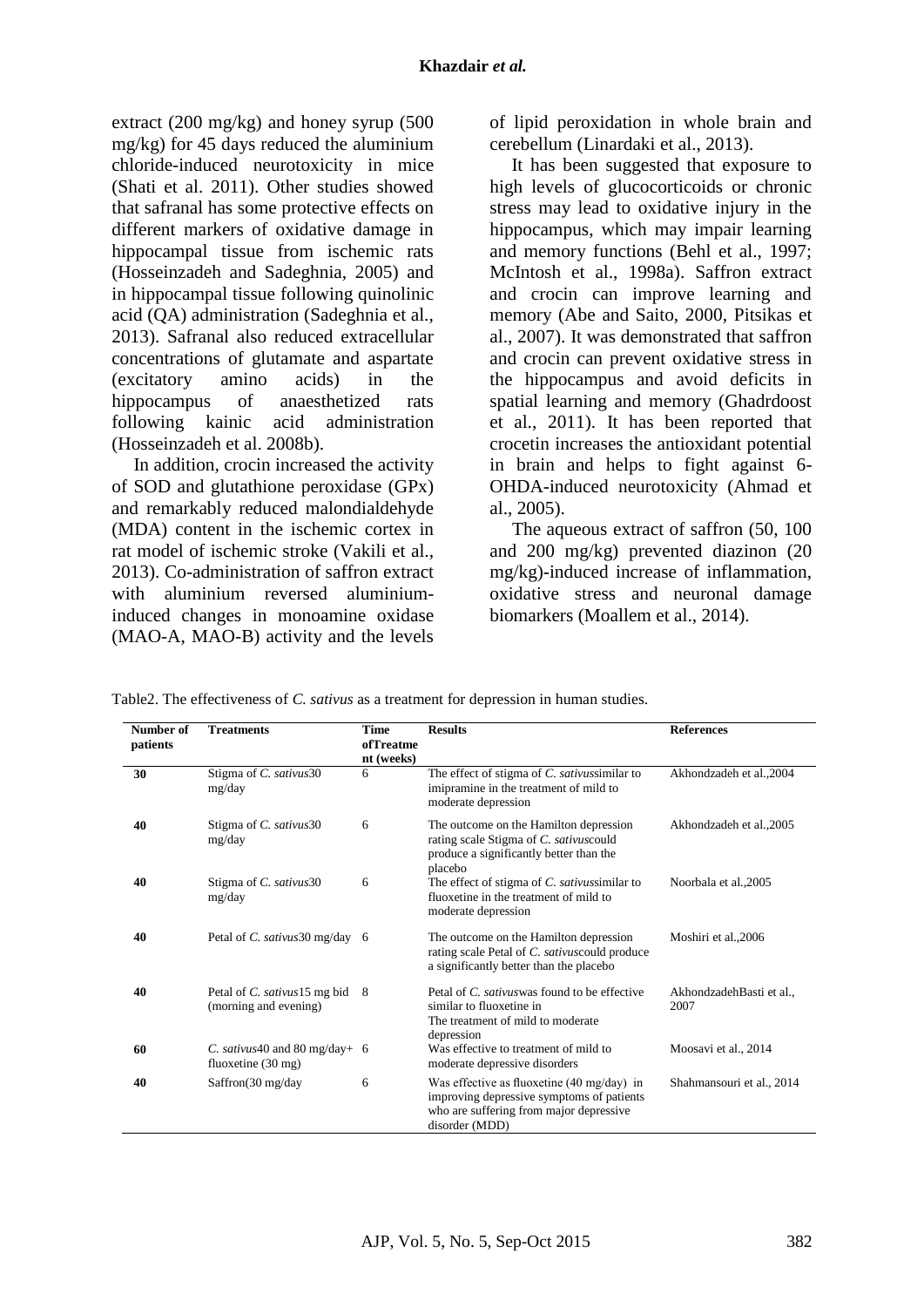### **Effects of** *C. sativus* **on neuronal injury and apoptosis**

Crocin (30, 60 and 120 mg/kg) showed protective effect against ischemia/reperfusion injury and cerebral edema in a rat model of stroke and decreased infarct volume. Administration of crocin (60 mg/kg), one hour before, or one hour after the induction of ischemia, reduced brain edema (Vakili et al., 2013).

The neuroprotective effects of crocetin in the brain injury in animal studies have been suggested to be related to its ability to inhibit apoptosis at early stages of the injury and its ability to promote angiogenesis at the subacute stage as directed by higher expression levels of vascular endothelial growth factor receptor-2 (VEGFR-2) and serum response factor (SRF) (Bie et al., 2011).

A recent study showed that crocin (50 mg/kg) prevented [retinalganglion cells](javascript:void(0);) (RGCs) apoptosis after retinal ischemia/reperfusion injury via phosphatidylinositol 3[-kinase/AKT](javascript:void(0);) [\(PI3K/](javascript:void(0);)AKT) signaling pathway. In addition, crocin increased Bcl-2/BAX ratio (Qi et al., 2013). Crocin (10 µM)could suppress tumor necrosis factor alpha (TNF-α)-induced expression of proapoptotic mRNA which releases cytochrome c from mitochondria and it was suggested that crocin inhibits neuronal cell death induced by both internal and external apoptotic stimuli [\(Soeda et](http://www.sciencedirect.com/science/article/pii/S0014483512003387#bib42) al., [2001\)](http://www.sciencedirect.com/science/article/pii/S0014483512003387#bib42). Moreover, crocetin can inhibit  $H_2O_2$ -induced RGC-5 cell death and inhibit caspase-3 and caspase-9 activity [\(Yamauchi](http://www.sciencedirect.com/science/article/pii/S0014483512003387#bib47) et al., 2011).

In serum/glucose-deprived cells, lipid peroxidation may increase which can be inhibited by crocin. Crocin can suppress the activation of caspase-8 was and its antioxidant properties are more prounounced than α-tocopherol at the same concentration [\(Ochiai et al., 2004\)](http://www.sciencedirect.com/science/article/pii/S0304416506003734#bib16). In addition, crocin suppressed the activation of caspase-8 caused by serum/glucose deprivation (Ochiai et al., 2004a).

Crocin and tricrocin remarkably suppressed membrane lipid peroxidation, caspase-3 activation and cell death in serum-deprived and hypoxic PC12 cells which were more marked than those of tricrocin. Crocetin has been suggested to have some linked glucose esters (Ochiai et al., 2007). The results of this study suggested that dicrocin and picrocrocin had no effect on cell survival (Ochiai et al., 2007).

#### **Effects of** *C. sativus* **on neuroinflammation**

Crocin inhibited syncytin-1 and nitric oxide (NO)-induced astrocyte and oligodendrocyte cytotoxicity (Christensen, 2005) and reduced neuropathology in experimental autoimmune encephalomyelitis (EAE) with significantly less neurological impairments. Syncytin-1 has been contributed to oligodendrocyte death and neuroinflammation (Christensen, 2005; Antony et al., 2004). Syncytin-1 is highly expressed in astrocytes, microglia and in the glial cells of multiple sclerosis lesions (Barnett and Prineas, 2004).

Endoplasmic reticulum (ER) stress has been shown to be closely related to inflammatory pathways (Mori, 2009). It was shown that EAE increases the transcript levels of the ER stress genes *XBP-1/s* (Marciniak et al., 2004). Administration of crocin on day 7 post-EAE induction, suppressed ER stress and inflammatory gene expression in the spinal cord and also reduced the expression of ER stress genes *XBP-1/s* (Deslauriers et al., 2011).

#### *C. sativus* **and the brain neurotransmitters**

Ettehadi et al. (2013) showed that the aqueous extract of saffron (50, 100, 150 and 250 mg/kg, i.p.) increased brain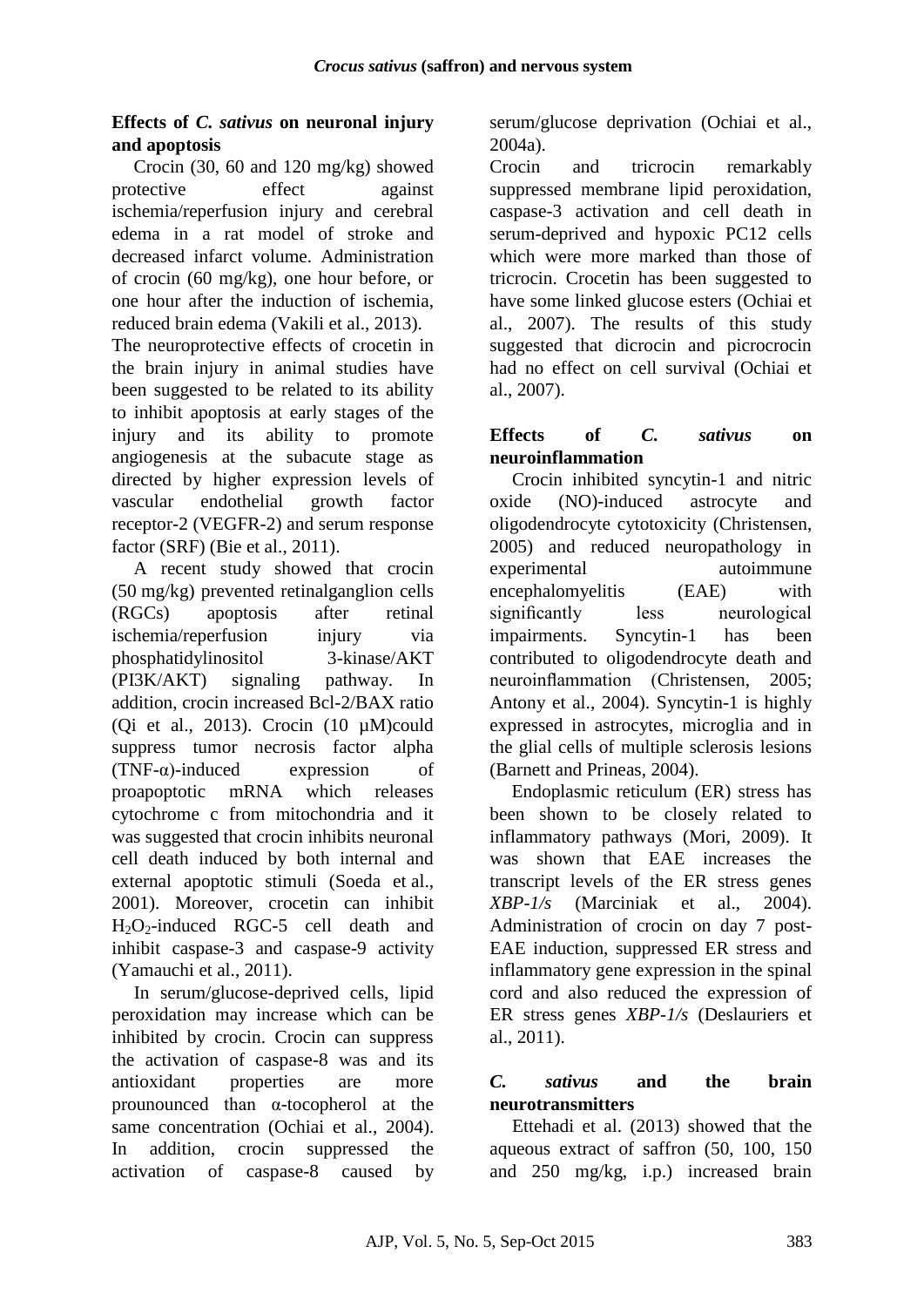dopamine concentration in a dosedependent manner. Moreover, the extract had no effect on brain serotonin or norepinephrine concentration. In addition, the results showed that the aqueous extract of saffron especially at the dose of 250 mg/kg triggered and increased the production of important neurotransmitters including dopamine and glutamate in rat brain (Ettehadi et al., 2013).

The effects of saffron on conditioning place preference (CPP) induced by morphine has been reported to be similar to the effect of N-methyl-D-aspartate (NMDA) receptor antagonists (Hosseinzadeh et al., 2012 Lechtenberg et al., 2008). Furthermore, the analgesic effect of saffron can be reduced by NMDA receptor antagonists (Nasri et al., 2011). Therefore an interaction with glutamatergic system for saffron of its components might be postulated.

The NMDA receptors have also been well known to be involved in post-training memory processing by the amygdala and hippocampus (Izquierdo et al., 1992). The role of these receptors in morphine statedependent learning has also been suggested (Zarrindast et al., 2006; Cestari and Castellano, 1997). Involvement of NMDA receptors in the effects of *C. sativus* or its constituents on memory has been shown (Lechtenberg et al., 2008; Abe et al., 1999). The beneficial effects of saffron on memory have also been suggested to be mediated by the cholinergic system (Pitsikas and Sakellaridis, 2006; Ghadami and Pourmotabbed, 2009).

## *C. sativus* **and opioids system**

Saffron aqueous (80–320 mg/kg) and ethanolic (400–800 mg/kg) extracts reduced morphine withdrawal signs induced by naloxone in mice (Hosseinzadeh and Jahanian, 2010). Also, crocin (200 and 600 mg/Kg) could reduce withdrawal sign without reducing locomotor activities (Amin and Hosseinzadeh, 2012; Hosseinzadeh and Jahanian, 2010).

Intraperitoneal administration of ethanolic extract of saffron (10, 50 and 100 mg/Kg) and safranal (1, 5 and 10 mg/Kg) reduced theacquisition and expression of morphine CPP (Ghoshooniet al., 2011). Administration of crocin (400 and 600 mg/kg,i.p.) 30 min before morphine administration decreased the acquisition and reinstatement of morphineinduced CPP in mice (Imenshahidi et al., 2011). It has also been reported that 5 min after morphine (10 mg/kg) administration, injection of ethanolic extract of *C. sativus* stigma (5 and 10  $\mu$ g/rat) into the nucleus accumbens shell part of rats, led to decrease in the time spent in drug paired side. In addition, injection of extract to the animals that received morphine (10 mg/kg), decreased the expression of morphine *(*CPP*)* (Mojabi et al., 2008). Injection of aqueous extract of saffron stigma (50, 100, 150 and  $250mg/Kg,i.p.)$ showed an increased release of dopamine in rat brains. Also, this extract (only at 250 mg/Kg) significantly increased the release of glutamate (Ettehadi et al., 2013).

Administration of saffron extract (150 and 450 mg/kg) before retention trials also increased the time latency. So, saffron extract reduced morphine-induced memory impairment (Naghibi et al., 2012). Protective effect of saffron extract against morphine-induced inhibition of spatial learning and memory in rat has also been suggested (Haghighizad et al., 2008).

The effects of *C. sativus* on opioid receptors were showed in Table 3.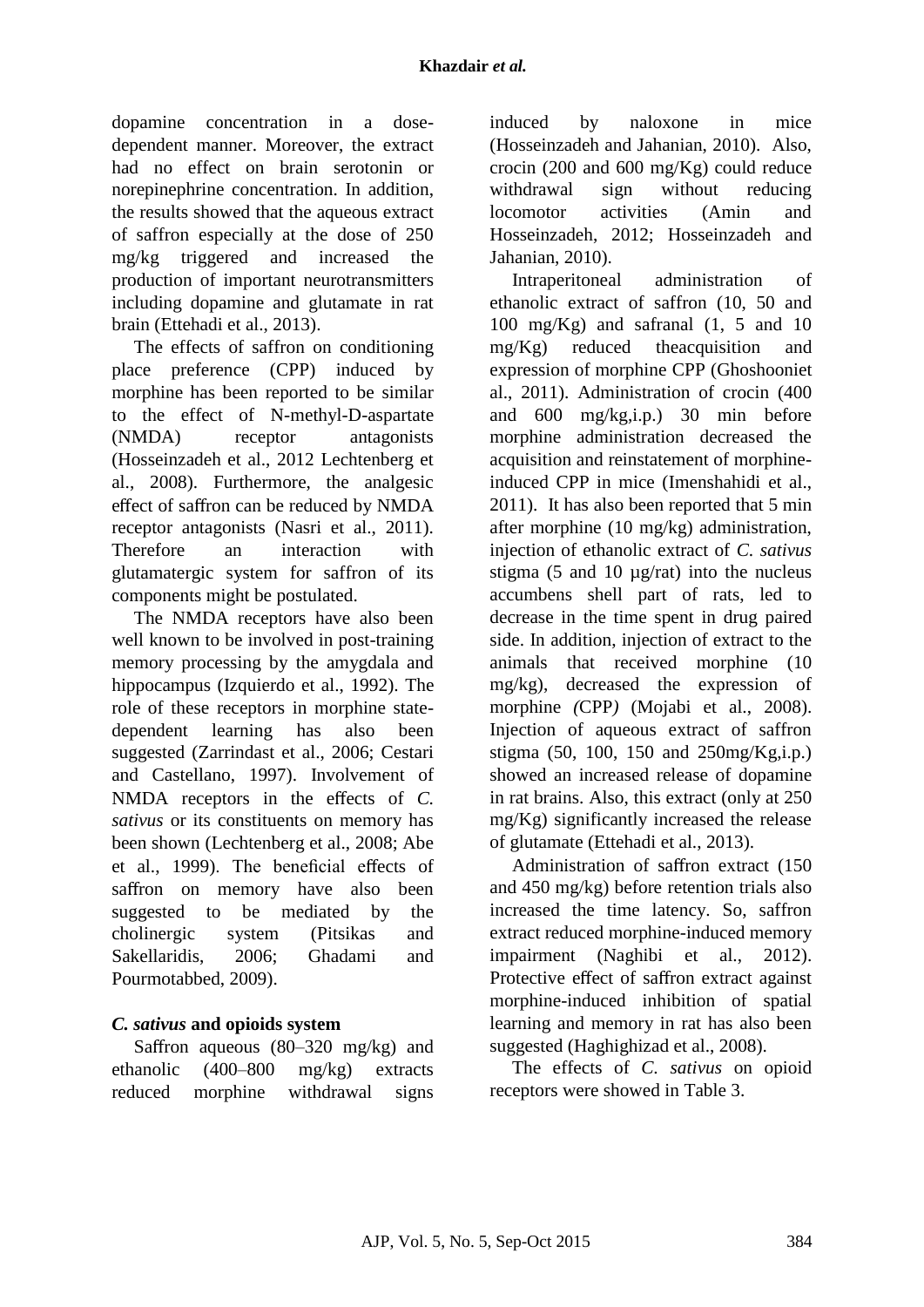| C. Sativus or its | Dose                                                                                                      | <b>Results</b>                                                                                                | <b>References</b>                             |
|-------------------|-----------------------------------------------------------------------------------------------------------|---------------------------------------------------------------------------------------------------------------|-----------------------------------------------|
| constituents      |                                                                                                           |                                                                                                               |                                               |
| <b>Saffron</b>    | 150 and 450 mg/kg                                                                                         | Improved learning and memory<br>impairment induced by morphine                                                | Naghibi et al., 2012                          |
| <b>Saffron</b>    | Aqueous $(80, 160, 320 \text{ mg/kg})$ and<br>ethanolic $(400 \text{ and } 800 \text{ mg/kg})$<br>extract | Reduced naloxone precipitated jumping                                                                         | Ghoshooni et al., 2011;<br>shams et al., 2009 |
| Crocin            | $200$ and $600$ mg/kg                                                                                     | Reduced withdrawal sign without reducing<br>locomotor activity                                                | Amin and hosseinzadeh<br>2012                 |
| C. sativusstigma  | Alcohol extract $(5 \text{ and } 10 \text{ µg/rat})$                                                      | Decrease in the time spent in drug paired<br>side                                                             | Ghoshooni et al., 2011                        |
| Crocin            | $400$ and $600$ mg/kg                                                                                     | Decreased the acquisition and<br>reinstatement of morphine-induced cpp                                        |                                               |
| <b>Saffron</b>    | 10, 50 and 100 mg/kg                                                                                      | Reduced the acquisition and expression of<br>morphine cpp                                                     |                                               |
| Safranal          | 1, 5 and 10 mg/kg                                                                                         | Reduced the acquisition and expression of<br>morphine cpp                                                     |                                               |
| <b>Saffron</b>    | 50, 100, 150 and 250mg/kg                                                                                 | Increased the release of dopamine in rat<br>brains and increased the release of<br>glutamate only in dose 250 | Ettehadi et al., 2013                         |

Table 3. The effects of *C. sativus* on opioid system

#### **Conclusion**

Anti-oxidant and anti-inflammatory effects of the extracts of *C. sativus* and its constituents (crocetin, crocins, safranal) implies saffron therapeutic potential for various nervous system disorders. Based on the literature, beneficial effects of the plant and its components on neurodegenerative disorders such as Alzheimer and Parkinson's disease are mainly due to their interactions with cholinergic, dopaminergic and glutamatergic systems. It is assumed that saffron anticonvulsant and analgesic properties and its effects on morphine withdrawal and rewarding properties of morphine might be due to an interaction between saffron, GABA and opioid system.

According to human and animal studies, saffron and its constituents have been shown to be effective in the treatment of mild to moderate depression which may be because of an interaction with the serotonin and noradrenaline system. However, to have a detailed perspective of saffron effects on nervous system, more mechanistic investigations are highly advised.

#### **Conflict of interest**

There is no conflict of interest.

## **References**

- Abdullaev F. 1993. Biological effects of saffron. BioFactors (Oxford, England), 4:83-86
- Abe K,Saito H. 2000. Effects of saffron extract and its constituent crocin on learning behaviour and long-term potentiation.Phytother Res, 14: 149–152.
- Abe K, Sugiura M, Yamaguchi S, Shoyama Y, Saito H. 1999.Saffron extract prevents acetaldehyde-induced inhibition of longterm potentiation in the rat dentate gyrus in vivo. Brain Res, 851: 287–289.
- Agha‐Hosseini M, Kashani L, Aleyaseen A, Ghoreishi A, Rahmanpour H, Zarrinara A, Akhondzadeh S. 2008. Crocus sativus L.(saffron) in the treatment of premenstrual syndrome: a double‐blind, randomised and placebo‐controlled trial. BJOG: Int J Gynaecol Obstet, 115:515-519
- Ahmad AS, Ansari MA, Ahmad M, Saleem S, Yousuf S, Hoda MN, Islam F. 2005. [Neuroprotection by crocetin in a hemi](http://www.ncbi.nlm.nih.gov/pubmed/16005057)[parkinsonian rat model.](http://www.ncbi.nlm.nih.gov/pubmed/16005057) Pharmacol Biochem Behav, 81:805-813.
- Akhondzadeh Basti A, Moshiri E, Noorbala AA, Jamshidi AH, Abbasi SH, Akhondzadeh S. 2007. Comparison of petal of Crocus sativus L. and fluoxetine in the treatment of depressed outpatients: A pilot double-blind randomized trial. Prog Neuropsychopharmacol Biol Psychiatry, 31:439-442.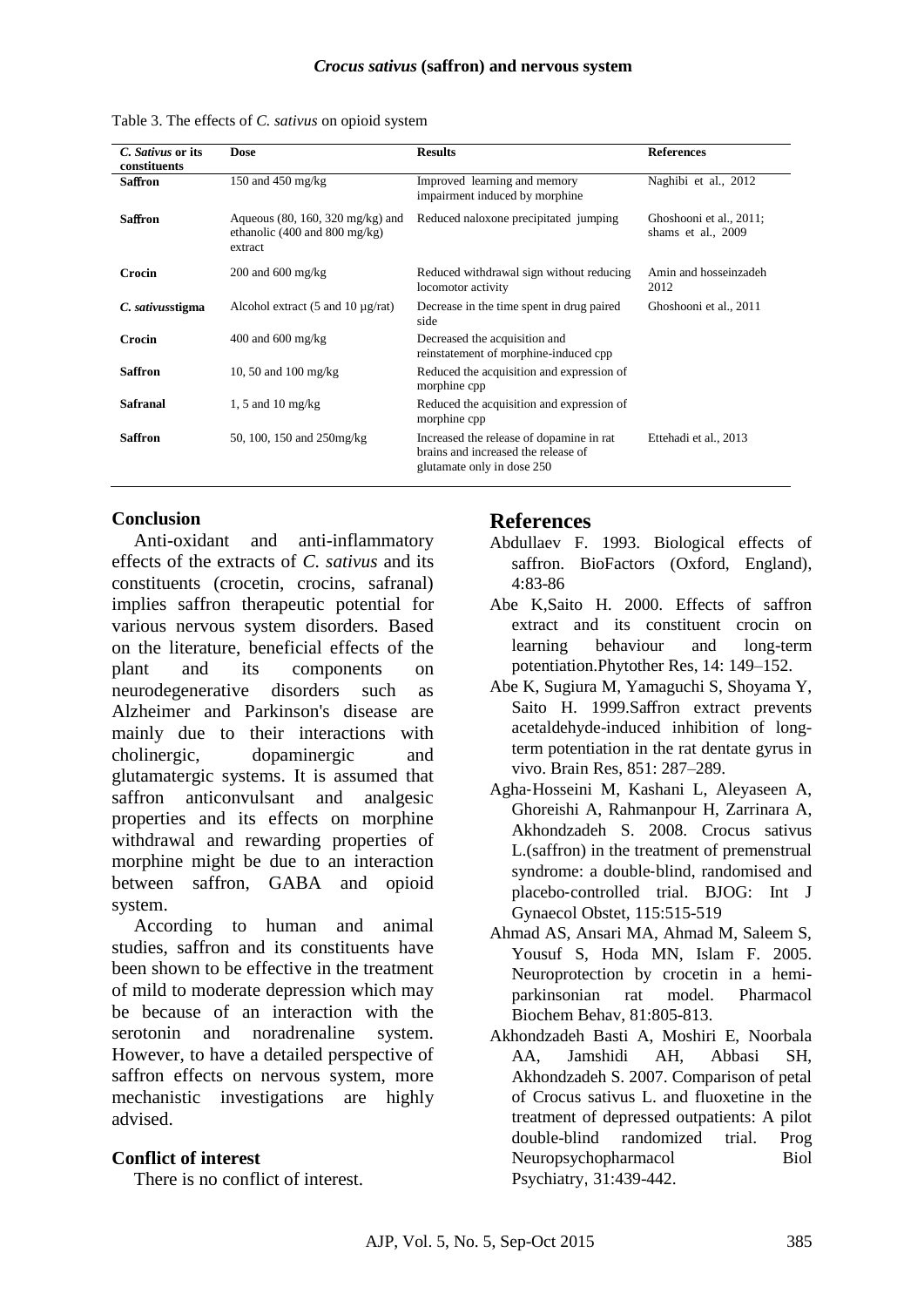- Akhondzadeh S, Fallah-Pour H, Afkham K, Jamshidi A-H, Khalighi-Cigaroudi F. 2004. Comparison of Crocus sativus L. and imipramine in the treatment of mild to moderate depression: a pilot double-blind randomized trial. [BMC Complement Altern](http://www.ncbi.nlm.nih.gov/pubmed/15341662)  [Med](http://www.ncbi.nlm.nih.gov/pubmed/15341662),4:12.
- Akhondzadeh S, Sabet MS, Harirchian M, Togha M, Cheraghmakani H, Razeghi S, Hejazi SS, Yousefi M, Alimardani R, Jamshidi A. 2010a. Saffron in the treatment of patients with mild to moderate Alzheimer's disease: a 16‐week, randomized and placebo‐controlled trial. J Clin Pharm Therapeut, 35:581-588.
- Akhondzadeh S, Sabet MS, Harirchian MH, Togha M, Cheraghmakani H, Razeghi S, Hejazi SS, Yousefi MH, Alimardani R, Jamshidi A. 2010b. A 22-week, multicenter, randomized, double-blind controlled trial of Crocus sativus in the treatment of mild-to-moderate Alzheimer's disease. Psychopharmacology, 207:637- 643.
- Akhondzadeh S, Tahmacebi‐Pour N, Noorbala AA, Amini H, Fallah‐Pour H, Jamshidi AH, Khani M. 2005. Crocus sativus L. in the treatment of mild to moderate depression: a double‐blind, randomized and placebo‐controlled trial. Phytother Res, 19:148-151.
- Alonso Gl, Salinas MR, Garijo J, Sánchez‐ Fernández MA. 2001. Composition of crocins and picrocrocin from Spanish saffron (Crocus sativus L.). JFood Quality, 24:219-233.
- Amin B, Hosseinzadeh H. 2012. Evaluation of aqueous and ethanolic extracts of saffron, Crocus sativus L., and its constituents, safranal and crocin in allodynia and hyperalgesia induced by chronic constriction injury model of neuropathic pain in rats. Fitoterapia, 83:888-895.
- Antony JM, van Marle G, Opii W, Butterfield DA, Mallet F,Yong VW, Wallace JL, Deacon RM, Warren K, Power C*.* 2004. Human endogenous retrovirus glycoprotein-mediated induction of redox reactants causes oligodendrocyte death and demyelination. Nat Neurosci. 7: 1088– 1095.
- Asai A, Nakano T, Takahashi M, Nagao A. 2005. Orally administered crocetin and crocins are absorbed into blood plasma as

crocetin and its glucuronide conjugates in mice. J Agric Food Chem, 53:7302-7306

- Assimopoulou A, Sinakos Z, Papageorgiou V. 2005. Radical scavenging activity of Crocus sativus L. extract and its bioactive constituents. Phytother Res, 19:997-1000
- Bathaie SZ, Mousavi SZ. 2010. New applications and mechanisms of action of saffron and its important ingredients. Crit Rev Food Sci Nutr, 50:761-786.
- Barnett MH, Prineas JW. 2004. Relapsing and remitting multiple sclerosis: pathology of the newly forming lesion. Ann Neurol, 55: 458–468
- [Behl C,](http://www.ncbi.nlm.nih.gov/pubmed/?term=Behl%20C%5BAuthor%5D&cauthor=true&cauthor_uid=8977391) [Lezoualc'h F,](http://www.ncbi.nlm.nih.gov/pubmed/?term=Lezoualc) [Trapp](http://www.ncbi.nlm.nih.gov/pubmed/?term=Trapp%20T%5BAuthor%5D&cauthor=true&cauthor_uid=8977391) T, [Widmann M,](http://www.ncbi.nlm.nih.gov/pubmed/?term=Widmann%20M%5BAuthor%5D&cauthor=true&cauthor_uid=8977391) [Skutella T,](http://www.ncbi.nlm.nih.gov/pubmed/?term=Skutella%20T%5BAuthor%5D&cauthor=true&cauthor_uid=8977391) [Holsboer F.](http://www.ncbi.nlm.nih.gov/pubmed/?term=Holsboer%20F%5BAuthor%5D&cauthor=true&cauthor_uid=8977391) 1997. Glucocorticoids enhance oxidative stressinduced cell death in hippocampal neurons in vitro. Endocrinology, 138: 101–106.
- Bhargava V. 2011. Medicinal uses and pharmacological properties of Crocus sativus Linn (Saffron). Int J Pharmacy Pharmaceutical Science, 3:22-26
- Bie XD, Chen YQ, Zheng XS, Dai HB .2011. The role of crocetin in protection following cerebral contusion and in the enhancement of angiogenesis in rats. Fitoterapia, 82:997– 1002.
- Bieschke J, Zhang Q, Powers ET, Lerner RA, Kelly JW. 2005. Oxidative metabolites accelerate Alzheimer's amyloidogenesis by a two-step mechanism, eliminating the requirement for nucleation. Biochemistry, 44: 4977-4983.
- Boskabady MH, Rahbardar MG, Nemati H, Esmaeilzadeh M. 2010. Inhibitory effect of Crocus sativus (saffron) on histamine (H1) receptors of guinea pig tracheal chains. Die Pharmazie Int J Pharm Sci, 65:300-305.
- Cestari V and Castellano C. 1997. "MK-801 potentiates morphine-induced impairment of memory consolidation in mice:involvement of dopaminergic mechanisms," Psychopharma-cology, 133, :1–6.
- Christensen, T.2005. Association of human endogenous retroviruses with multiple sclerosis and possible interactions with herpes viruses. Rev Med Virol, 15: 179– 211.
- Cryan JF, Lucki I. 2000. Antidepressant-like behavioral effects mediated by 5 hydroxytryptamine2C receptors. J Pharmacol Exp Therapeut, 295:1120-1126.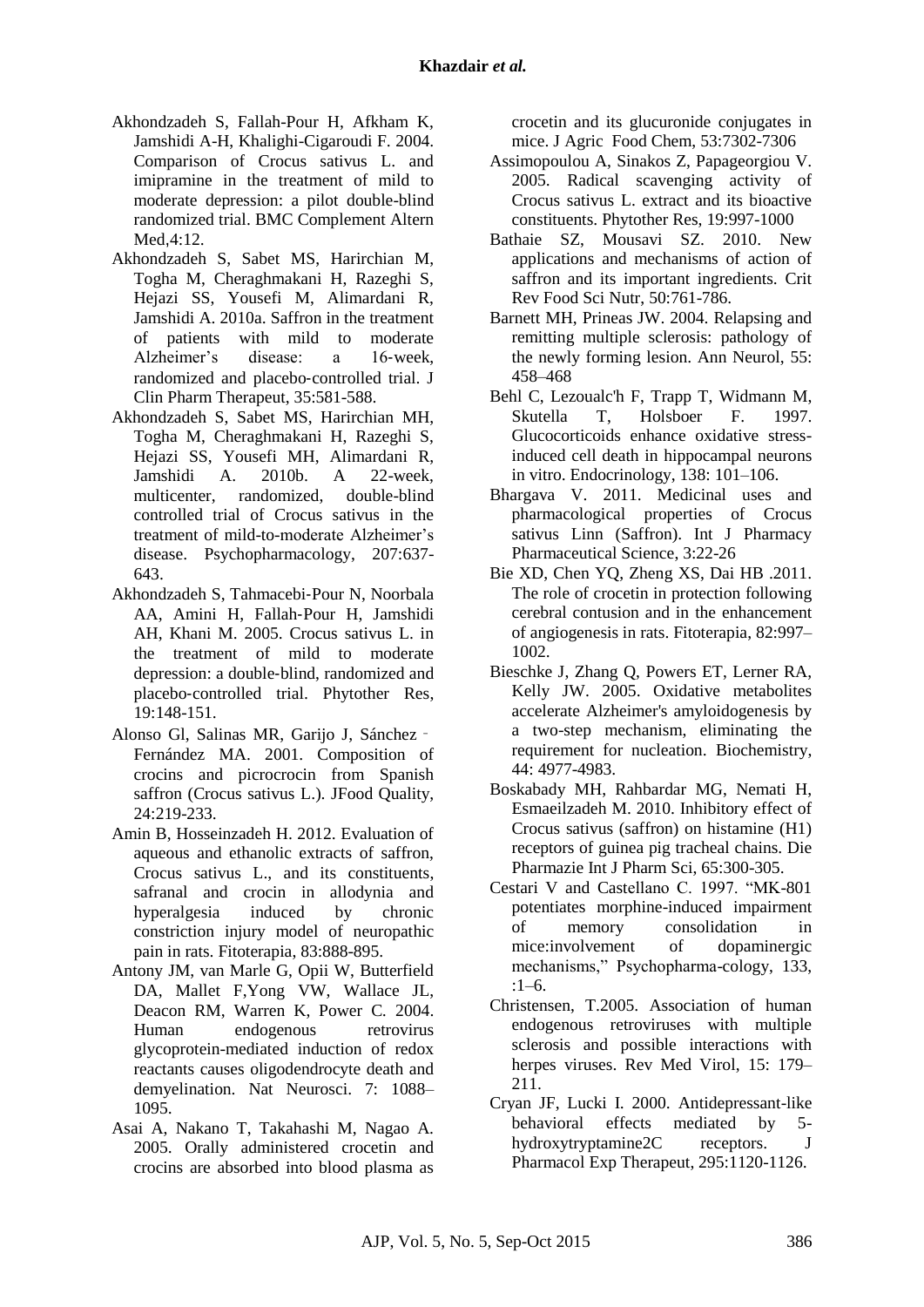- [Deslauriers AM,](http://www.ncbi.nlm.nih.gov/pubmed/?term=Deslauriers%20AM%5BAuthor%5D&cauthor=true&cauthor_uid=21964030) [Afkhami-Goli A,](http://www.ncbi.nlm.nih.gov/pubmed/?term=Afkhami-Goli%20A%5BAuthor%5D&cauthor=true&cauthor_uid=21964030) [Paul AM,](http://www.ncbi.nlm.nih.gov/pubmed/?term=Paul%20AM%5BAuthor%5D&cauthor=true&cauthor_uid=21964030) [Bhat RK,](http://www.ncbi.nlm.nih.gov/pubmed/?term=Bhat%20RK%5BAuthor%5D&cauthor=true&cauthor_uid=21964030) [Acharjee S,](http://www.ncbi.nlm.nih.gov/pubmed/?term=Acharjee%20S%5BAuthor%5D&cauthor=true&cauthor_uid=21964030) [Ellestad KK,](http://www.ncbi.nlm.nih.gov/pubmed/?term=Ellestad%20KK%5BAuthor%5D&cauthor=true&cauthor_uid=21964030) [Noorbakhsh F,](http://www.ncbi.nlm.nih.gov/pubmed/?term=Noorbakhsh%20F%5BAuthor%5D&cauthor=true&cauthor_uid=21964030) [Michalak M,](http://www.ncbi.nlm.nih.gov/pubmed/?term=Michalak%20M%5BAuthor%5D&cauthor=true&cauthor_uid=21964030) [Power C.](http://www.ncbi.nlm.nih.gov/pubmed/?term=Power%20C%5BAuthor%5D&cauthor=true&cauthor_uid=21964030) 2011. Neuroinflammation and endoplasmic reticulum stress are coregulated by crocin to prevent demyelination and neurodegeneration. [J Immunol,](http://www.ncbi.nlm.nih.gov/pubmed/21964030) 87:4788- 99.
- Dris R, Jain SM. 2004. Production practices and quality assessment of food crops.2004. Volume 1 Preharvest Practice. Dris, Ramdane, Jain, S. Mohan (Eds.) Springer.
- Ebrahim-Habibi MB, Amininasab M, Ebrahim-Habibi A, Sabbaghian M, Nemat-Gorgani M. 2010. Fibrillation of alphalactalbumin: effect of crocin and safranal, two natural small molecules from Crocus sativus. Biopolymers, 93:854–865.
- Ettehadi Hosseinali, Seyedeh Nargesolsadat Mojabi, Mina Ranjbaran, Jamal Shams, Hedayat Sahraei, Mahdi Hedayati, and Farzad A. 2013. Aqueous Extract of Saffron (Crocus sativus) Increases Brain Dopamine and Glutamate Concentrations in Rats. J Behav Brain Sci, 3:315-319.
- Escribano J, Alonso G-L, Coca-Prados M, Fernández J-A. 1996. Crocin, safranal and picrocrocin from saffron (Crocus sativus L.) inhibit the growth of human cancer cells in vitro. Cancer letters, 100:23-30.
- [Farahmand SK,](http://www.ncbi.nlm.nih.gov/pubmed/?term=Farahmand%20SK%5BAuthor%5D&cauthor=true&cauthor_uid=23179288) Samini F. Samini M. [Samarghandian S](http://www.ncbi.nlm.nih.gov/pubmed/?term=Samarghandian%20S%5BAuthor%5D&cauthor=true&cauthor_uid=23179288). 2013. Safranal ameliorates antioxidant enzymes and suppresses lipid peroxidation and nitric oxide formation in aged male rat liver. Biogerontology, 14: 63-71.
- Fatehi M, Rashidabady T, Fatehi-Hassanabad Z. 2003. Effects of Crocus sativus petals' extract on rat blood pressure and on responses induced by electrical field stimulation in the rat isolated vas deferens and guinea-pig ileum. J ethnopharmacology, 84:199-203
- Fernández J-A, Pandalai S. 2004. Biology, biotechnology and biomedicine of saffron. Recent Res Devel Plant Sci, 2:127-159
- Geromichalos GD, Lamari FN, Papandreou MA, Trafalis DT, Margarity M, Papageorgiou A, Sinakos Z. 2012. Saffron as a source of novel acetylcholinesterase inhibitors: molecular docking and in vitro enzymatic studies. J Agric Food Chem, 60:6131-6138.
- Ghadami MR and Pourmotabbed A. 2009. The effect of crocin on scopolamine

induced spatial learning and memory deficits in rats. Physiol Pharmacol, 12:287– 295.

- [Ghadrdoost B,](http://www.ncbi.nlm.nih.gov/pubmed/?term=Ghadrdoost%20B%5BAuthor%5D&cauthor=true&cauthor_uid=21616066) [Vafaei AA,](http://www.ncbi.nlm.nih.gov/pubmed/?term=Vafaei%20AA%5BAuthor%5D&cauthor=true&cauthor_uid=21616066) [Rashidy-Pour A,](http://www.ncbi.nlm.nih.gov/pubmed/?term=Rashidy-Pour%20A%5BAuthor%5D&cauthor=true&cauthor_uid=21616066) [Hajisoltani R,](http://www.ncbi.nlm.nih.gov/pubmed/?term=Hajisoltani%20R%5BAuthor%5D&cauthor=true&cauthor_uid=21616066) [Bandegi AR,](http://www.ncbi.nlm.nih.gov/pubmed/?term=Bandegi%20AR%5BAuthor%5D&cauthor=true&cauthor_uid=21616066) [Motamedi F,](http://www.ncbi.nlm.nih.gov/pubmed/?term=Motamedi%20F%5BAuthor%5D&cauthor=true&cauthor_uid=21616066) [Haghighi S,](http://www.ncbi.nlm.nih.gov/pubmed/?term=Haghighi%20S%5BAuthor%5D&cauthor=true&cauthor_uid=21616066) [Sameni HR,](http://www.ncbi.nlm.nih.gov/pubmed/?term=Sameni%20HR%5BAuthor%5D&cauthor=true&cauthor_uid=21616066) [Pahlvan S.](http://www.ncbi.nlm.nih.gov/pubmed/?term=Pahlvan%20S%5BAuthor%5D&cauthor=true&cauthor_uid=21616066) 2011. Protective effects of saffron extract and its active constituent crocin against oxidative stress and spatial learning and memory deficits induced by chronic stress in rats. [Eur J Pharmacol,](http://www.ncbi.nlm.nih.gov/pubmed/21616066) 667:222-229.
- Ghoshooni H, Daryaafzoon M, Sadeghi-Gharjehdagi S, Zardooz H, Sahraei H, Tehrani SP, et al. 2011. Saffron (Crocus sativus) ethanolic extract and its constituent, safranal, inhibits morphineinduced place preference in mice. Pak J Biol Sci, 14:939-944.
- Gregory MJ, Menary RC, Davies NW. 2005. Effect of drying temperature and air flow on the production and retention of secondary metabolites in saffron. JAgric Food Chem, 53:5969-5975.
- Haghighizad H, Pourmotabbed A, Sahraei H. 2008. Protective effect of Saffron extract on morphine-induced inhibition of spatial learning and memory in rat. Physiol Pharmacol, 12: 170–179.
- Horobin RW, Kiernan JA, Commission BS. 2002. Conn's biological stains: a handbook of dyes, stains and fluorochromes for use in biology and medicine. Biological Stain Commission.
- Hosseinzadeh H, Jahanian Z. 2010. Effect of Crocus sativus L. (saffron) Stigma and its Constituents, Crocin and Safranal, on Morphine Withdrawal Syndrome in Mice. Phytother Res, 24: 726-730.
- Hosseinzadeh H, Karimi G, Niapoor M. 2004. Antidepressant effect of Crocus sativus L. stigma extracts and their constituents, crocin and safranal, in mice. Acta Hort,  $650 \cdot 435 - 45$
- Hosseinzadeh H, Motamedshariaty V, Hadizadeh F. 2007. Antidepressant effect of kaempferol, a constituent of saffron (Crocus sativus) petal, in mice and rats. Pharmacologyonline, 2:367-370.
- Hosseinzadeh H, Sadeghnia, HR. 2005. Safranal, a constituent of Crocus sativus (saffron), attenuated cerebral ischemia induced oxidative damage in rat hippocampus. J PharmPharm Sci, 8, 394– 399.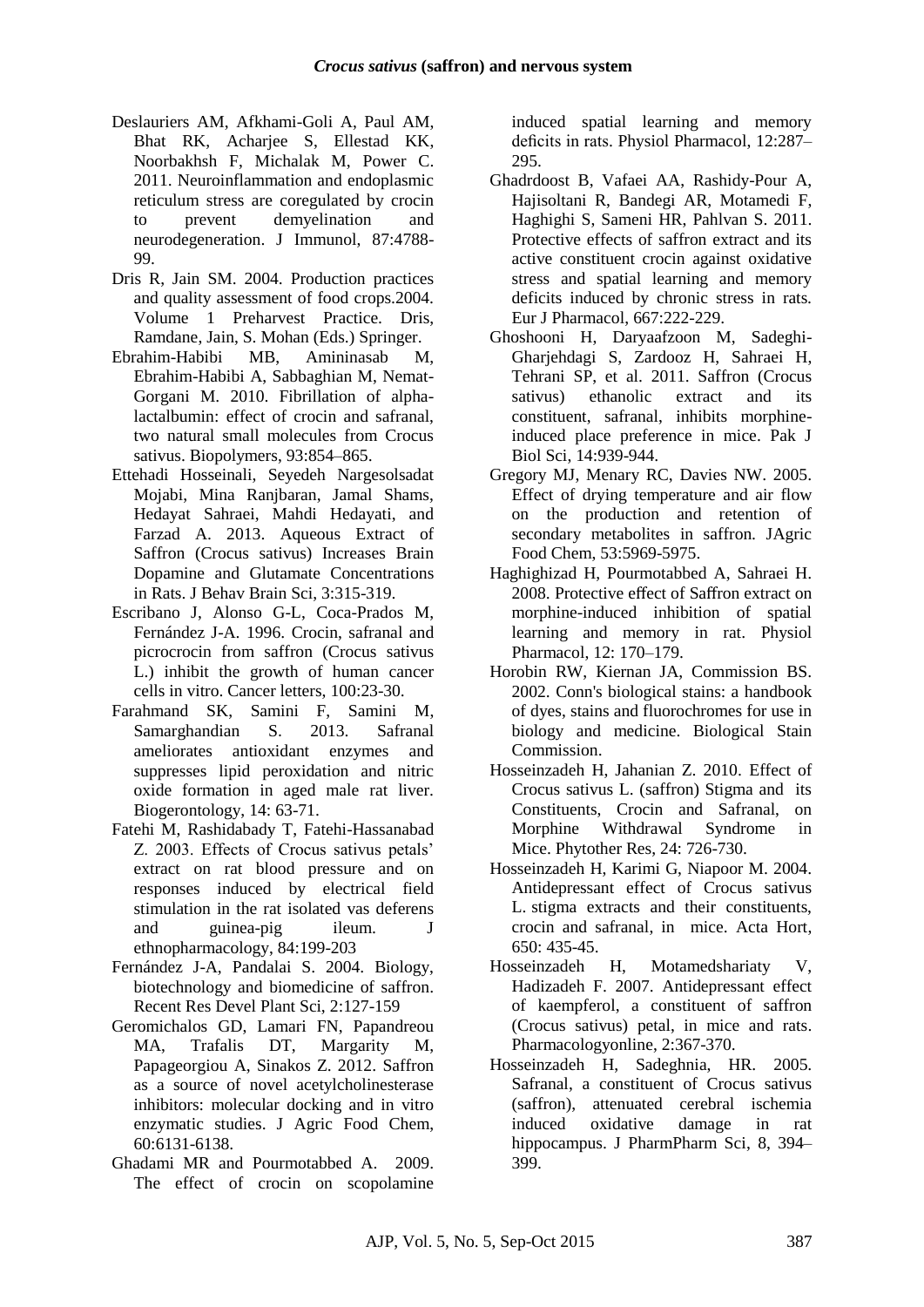- Hosseinzadeh H, Sadeghnia HR, Rahimi A .2008b. Effect of safranal on extracellular hippocampal levels of glutamate and aspartate during kainic acid treatment in anesthetized rats. Planta Med, 74:1441– 1445.
- Hosseinzadeh H, Talebzadeh F. 2005. Anticonvulsant evaluation of safranal and crocin from Crocus sativus in mice. Fitoterapia, 76:722-724.
- Hosseinzadeh H, ziaee T, sadeghi A. 2008. The effect of saffron, crocus sativus stigma, extract and its constituents, safranal and crocin on sexual behaviors in normal male rats. Phytomedicine, 15:491–495.
- [Hosseinzadeh H,](http://www.ncbi.nlm.nih.gov/pubmed/?term=Hosseinzadeh%20H%5BAuthor%5D&cauthor=true&cauthor_uid=16707256) [Sadeghnia HR.](http://www.ncbi.nlm.nih.gov/pubmed/?term=Sadeghnia%20HR%5BAuthor%5D&cauthor=true&cauthor_uid=16707256) 2007. Protective effect of safranal on pentylenetetrazol-induced seizures in the rat: involvement of GABAergic and opioids systems. Phytomedicine, 14, 256- 62.
- Hoyle CH, Burnstock G. 1991. ATP receptors and their physiological roles. Adenosine in the Nervous System:43-76.
- Imenshahidi M, Zafari H, Hosseinzadeh H. 2011. Effects of crocin on the acquisition and reinstatement of morphine-induced conditioned place preference in mice. Pharmacologyonline, 1: 1007-1013.
- Izquierdo C. Da Cunha, Rosat R, Jerusalinsky D, Ferreira MBC and Medina JH.1992. Neurotransmitter receptors involved in post-training memory processing by the amygdala, medial septum, and hippocampus of the rat. Behav Neur Biol, 58: 16–26.
- Karimi GR, Hosseinzadeh H, KHALEGH PP. 2001. Study of antidepressant effect of aqueous and ethanolic extract of Crocus sativus in mice. Iran J Basic Med Sci, 4: 11-15.
- Karrer P, Benz F, Morf R, Raudnitz H, Stoll M, Takahashi T. 1932. Pflanzenfarbstoffe XLVI. Konstitution des Crocetins und Bixins. Synthese des Perhydro‐norbixins. Helvetica Chimica Acta, 15:1399-1419.
- Khalili M, Hamzeh F. 2010. Effects of active constituents of Crocus sativus L., crocin on streptozocin-induced model of sporadic Alzheimer's disease in male rats. Iran Biomed J, 14:59.
- Khalili M, Kiasalari Z, Rahmati B, Narenjkar J. 2010. Behavioral and Histological Analysis of Crocus Sativus Effect in Intracerebroventricular Streptozotocin

Model of Alzheimer Disease in Rats. Iran J Pathol, 5:27-33.

- Khavandgar S, Homayoun H, Zarrindast MR. 2003. The effect of L-NAME and Larginine on impairment of memory formation and state-dependent learning induced by morphine in mice. Psychopharmacology, 167: 291–296.
- Khosravan V. 2002. Anticonvulsant effects of aqueous and ethanolic extracts of Crocus sativus L. stigmas in mice. Arc Iran Medi,  $5:44.$
- Labak M, Foniok T, Kirk D, Rushforth D, Tomanek B, Jasiński A, Grieb P. 2010. Metabolic changes in rat brain following intracerebroventricular injections of streptozotocin: a model of sporadic Alzheimer's disease. Brain Edema XIV, Springer.
- Lannert H, Hover S. 1998. Intracerebroventricular administration of streptozotocin causes long-term diminutions in learning and memory abilities and in cerebral energy metabolism in adult rats. Behav Neurosci, 112:1199.
- Lechtenberg MD, Schepmann M, Niehues N, Hellenbrand B, ¨unsch W, Hensel A. 2008. Quality and functionality of saffron: quality control, species assortment and affinity of extract and isolated sa ff ron compounds to NMDA and  $σ$  1(Sigma-1) receptors, Planta Medica, 74: 764–772.
- Lechtenberg M, Schepmann D, Niehues M, Hellenbrand N, unsch WB, Hensel A.2008.Quality and functionality of saffron: quality control, species assortment and affinity of extract and isolated saffron compounds to NMDA and  $σ$  1(Sigma-1) receptors. Plant Med, 74: 764–772,
- Linardaki ZI, Orkoula MG, Kokkosis AG, Lamari FN, Margarity M .2013. Investigation of the neuroprotective action of saffron (*Crocus sativus* L.) in aluminumexposed adult mice through behavioral and neurobiochemical assessment. Food Chem Toxicol, 52:163– 170.
- Lucki I. 1997. The forced swimming test as a model for core and component behavioral effects of antidepressant drugs. Behav pharmacol, 8:523-532.
- Marciniak SJ, Yun CY, Oyadomari S, Novoa I, Zhang Y, Jungreis R, Nagata K, Harding HP, Ron D*.* 2004. CHOP induces death by promoting protein synthesis and oxidation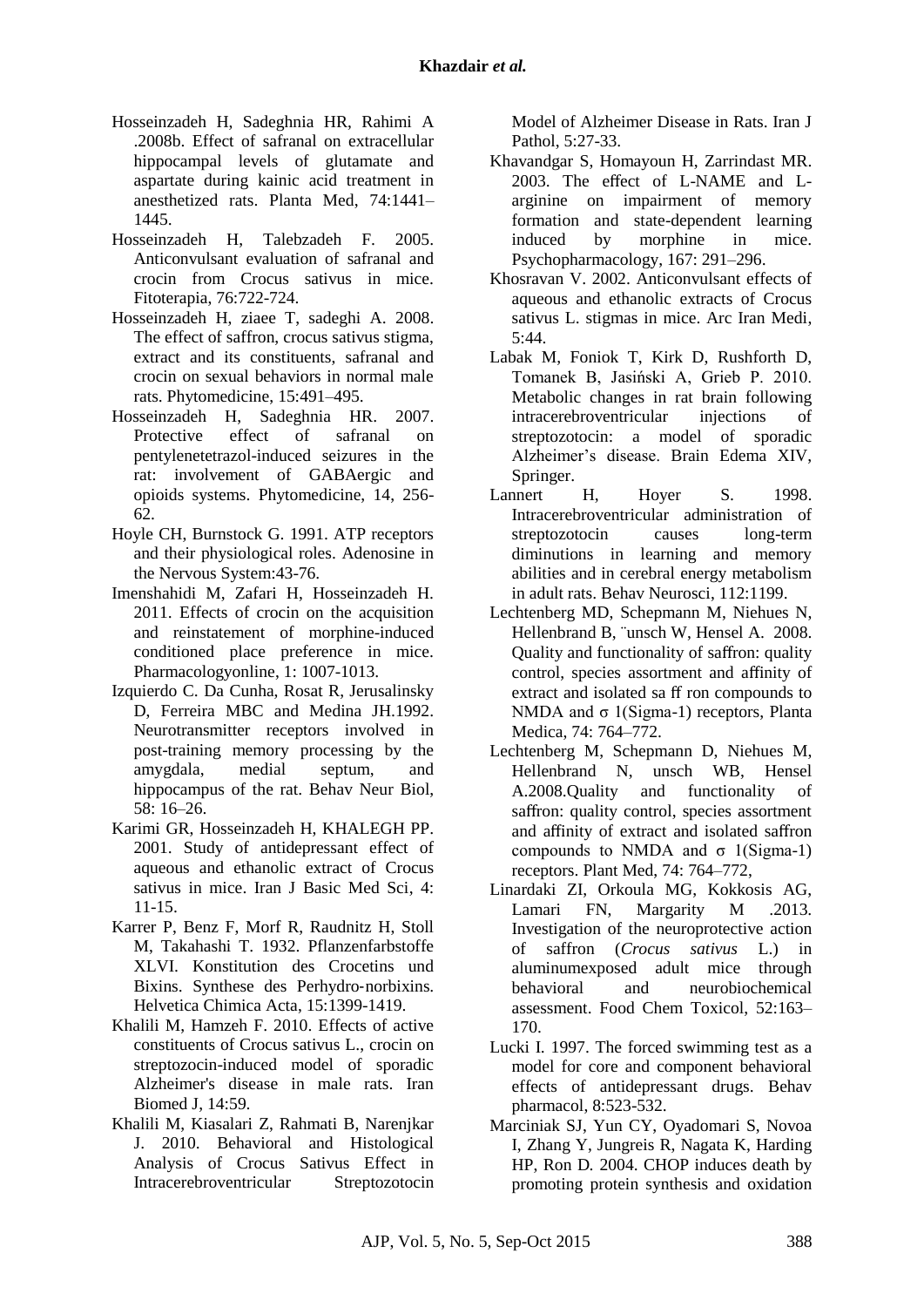in the stressed endoplasmic reticulum. Genes Dev. 18: 3066.

- Mashmoul M, Azlan A, Khaza'ai H, Yusof Bnm, Noor Sm. 2013. Saffron: A natural potent antioxidant as a promising antiobesity drug. Antioxidants, 2**:** 293-308.
- Martin G, Goh E, Neff A. 2002. Evaluation of the developmental toxicity of crocetin on Xenopus. Food chem toxicol, 40:959-964
- Melnyk JP, Wang S, Marcone MF. 2010. Chemical and biological properties of the world's most expensive spice: Saffron. Food Res Int, 43:1981-1989.
- Moallem SA, Hariri AT, Mahmoudi M, Hosseinzadeh H. 2014. [Effect of aqueous](http://www.ncbi.nlm.nih.gov/pubmed/22782707)  [extract of Crocus sativus L. \(saffron\)](http://www.ncbi.nlm.nih.gov/pubmed/22782707)  [stigma against subacute effect of diazinon](http://www.ncbi.nlm.nih.gov/pubmed/22782707)  [on specific biomarkers](http://www.ncbi.nlm.nih.gov/pubmed/22782707) in rats. Toxicol Ind Health, 30:141-6.
- Moshiri E, Akhondzadeh BastiA, Noorbala AA, Jamshidi AH, Abbasi SH, Akhondzadeh S. 2006. Crocus sativus L.(petal) in the treatment of mild-tomoderate depression: A double-blind, randomized and placebo-controlled trial. Phytomedicine, 13: 607-611.
- Moosavi SM, Ahmadi M, Amini M, Vazirzadeh B, Sari I. 2014. The Effects of 40 and 80 mg Hydro-alcoholic Extract of Crocus Sativus in the Treatment of Mild to Moderate Depression. J Mazandaran Univ Med Sci (JMUMS) 24.
- Mousavi B BS, Fadai F, Ashtari Z, Ali beige N, Farhang S, Hashempour S, Shahhamzei N, Heidarzadeh H. 2015. Safety evaluation of saffron stigma (Crocus sativus L.) aqueous extract and crocin in patients with schizophrenia. Avicenna J Phytomed, Epub.
- Mousavi SH, Tayarani NZ, Parsaee H.2010. Protective effect of saffron extract and crocin on reactive oxygen species-mediated high glucose-induced toxicity in PC12 cells. Cell Mol Neurobiol, 30:185–191.
- Naghibi SM, Mahmoud Hosseini, Fatemeh Khani, Motahare Rahimi, Farzaneh Vafaee, Hassan Rakhshandeh, and Azita Aghaie. 2012. Effect of Aqueous Extract ofCrocus sativus L. on Morphine-Induced Memory Impairment. Adv Pharmacol Sci, Article ID 494367, 7 pages.
- Nasri S, Sahraei H, Zardooz H. 2011. Inhibition of pain and inflamation induced by formalin in male mice by ethanolicextract of sa ff ron (Crocus

sativus) and its constituents crocin and safranal. Kowsar Med J, 15: 189–195.

- Nemati H BM, Ahmadzadef Vostakolaei H. 2008. Stimulatory effect of crocus sativus (saffron) on beta2-adrenoceptors of guinea pig tracheal chains. Phytomedicine 15:1038-1045.
- Nilakshi N, Gadiya RV, Abhyankar M, Champalal KD. 2011. Detailed profile of Crocus sativus. Int J Pharma Bio Sciences,  $2: 530-540$
- Noorbala A, Akhondzadeh S, Tahmacebi-Pour N, Jamshidi A. 2005. Hydro-alcoholic extract of Crocus sativus L. versus fluoxetine in the treatment of mild to moderate depression: a double-blind, randomized pilot trial. J Ethnopharmacol, 97:281-284.
- Ochiai T, Ohno S, Soeda S, Tanaka H, Shoyama Y, Shimeno H .2004a. Crocin prevents the death of rat pheochromyctoma (PC-12) cells by its antioxidant effects stronger than those of  $\alpha$  -tocopherol. Neurosci Lett, 362:61–64.
- Ochiai T, Shimeno H, Mishima K, Iwasaki K, Fujiwara M, Tanaka H, Shoyama Y, Toda A, Eyanagi R, Soeda S. 2007. Protective effects of carotenoids from saffron on neuronal injury in vitro and in vivo. Biochim Biophys Acta, 1770: 578-584.
- Ochiai T, Soeda S, Ohno S, Tanaka H, Shoyama Y, Shimeno H. 2004. [Crocin](http://www.ncbi.nlm.nih.gov/pubmed/14643749)  [prevents the death of PC-12 cells through](http://www.ncbi.nlm.nih.gov/pubmed/14643749)  [sphingomyelinase-ceramide signaling by](http://www.ncbi.nlm.nih.gov/pubmed/14643749)  increasing glutathione [synthesis.N](http://www.ncbi.nlm.nih.gov/pubmed/14643749)eurochem Int. 44:321-330.
- Papandreou MA, Polissiou MG, Efthimiopoulos S, Cordopatis P, Margarity M, Lamari FN. 2006. Inhibitory activity on amyloid-beta aggregation and antioxidant properties of Crocus sativus stigmas extract and its crocin constituents. J Agric Food Chem, 54:8762-8768.
- Papandreou MA, Tsachaki M, Efthimiopoulos S, Cordopatis P, Lamari FN, Margarity M. 2011. Memory enhancing effects of saffron in aged mice are correlated with antioxidant protection. Behav Brain Res, 219:197-204.
- [Pitsikas N,](http://www.ncbi.nlm.nih.gov/pubmed/?term=Pitsikas%20N%5BAuthor%5D&cauthor=true&cauthor_uid=17628713) [Zisopoulou S,](http://www.ncbi.nlm.nih.gov/pubmed/?term=Zisopoulou%20S%5BAuthor%5D&cauthor=true&cauthor_uid=17628713) [Tarantilis PA,](http://www.ncbi.nlm.nih.gov/pubmed/?term=Tarantilis%20PA%5BAuthor%5D&cauthor=true&cauthor_uid=17628713) [Kanakis CD,](http://www.ncbi.nlm.nih.gov/pubmed/?term=Kanakis%20CD%5BAuthor%5D&cauthor=true&cauthor_uid=17628713) [Polissiou MG,](http://www.ncbi.nlm.nih.gov/pubmed/?term=Polissiou%20MG%5BAuthor%5D&cauthor=true&cauthor_uid=17628713) [Sakellaridis N.](http://www.ncbi.nlm.nih.gov/pubmed/?term=Sakellaridis%20N%5BAuthor%5D&cauthor=true&cauthor_uid=17628713) 2007. Sakellaridis.Effects of the active constituents of *Crocus sativus*L., crocins on recognition and spatial rats' memory. [Behav Brain Res,](http://www.ncbi.nlm.nih.gov/pubmed/?term=Sakellaridis.Effects+of+the+active+constituents+of+Crocus+sativus+L.%2C+crocins+on+recognition+and+spatial+rats) 83:141-146.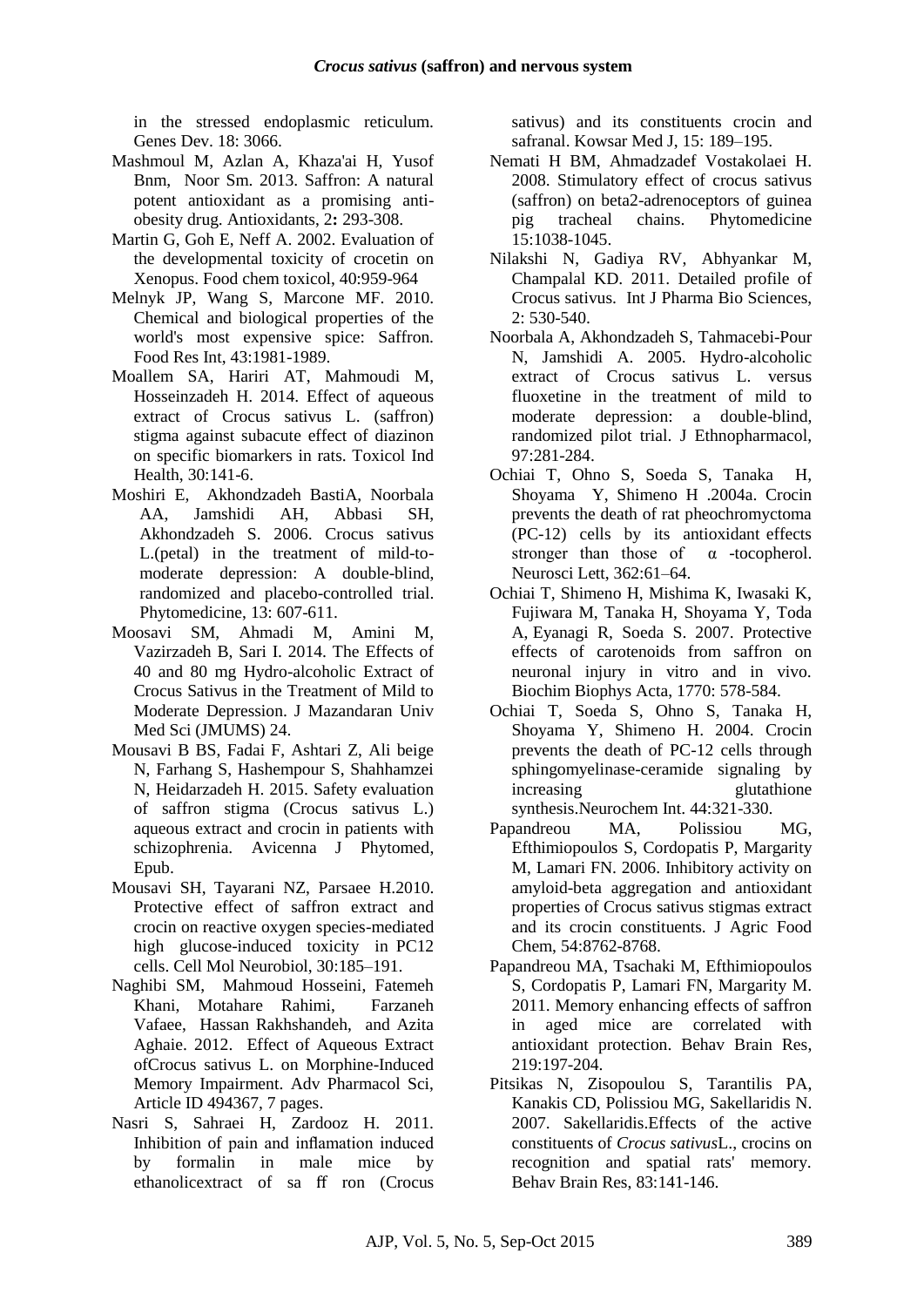- Pitsikas N and Sakellaridis N. 2006. Crocus sativus L. extracts antagonize memory impairments in di ff erent behavioural tasks in the rat. Behav Brain Res, 173: 112–115.
- [Purushothuman S, Nandasena C, Peoples CL,](http://www.ncbi.nlm.nih.gov/pubmed/23938314)  [El Massri N, Johnstone DM, Mitrofanis J,](http://www.ncbi.nlm.nih.gov/pubmed/23938314)  [Stone J. 2013. Saffron pre-treatment offers](http://www.ncbi.nlm.nih.gov/pubmed/23938314)  [neuroprotection to Nigral and retinal](http://www.ncbi.nlm.nih.gov/pubmed/23938314)  [dopaminergic cells of MPTP-Treated](http://www.ncbi.nlm.nih.gov/pubmed/23938314)  [mice.J](http://www.ncbi.nlm.nih.gov/pubmed/23938314) Parkinsons Dis, 3:77-83.
- Rios J, Recio M, Giner R, Manez S. 1996. An update review of saffron and its active constituents. Phytother Res, 10:189-193.
- Qi Y, Chen L, Zhang L, Liu WB, Chen XY, Yang XG. 2013. [Crocin prevents retinal](http://www.ncbi.nlm.nih.gov/pubmed/23201026)  ischaemia/reperfusion injury-induced [apoptosis in retinal ganglion cells through](http://www.ncbi.nlm.nih.gov/pubmed/23201026)  [the PI3K/AKT signalling pathway.](http://www.ncbi.nlm.nih.gov/pubmed/23201026) Exp Eye Res, 107:44-51.
- Sachdeva J, Tanwar V, Golechha M, Siddiqui KM, Nag TC, Ray R, Kumari S, Arya DS. 2012. Crocus sativus L.(saffron) attenuates isoproterenol-induced myocardial injury via preserving cardiac functions and strengthening antioxidant defense system. Exper Toxicol Pathol, 64:557-564.
- Sadeghnia HR, Kamkar M, Assadpour E, Boroushaki MT, Ghorbani A .2013. Protective effect of safranal, a constituent of Crocus sativus , on quinolinic acidinduced oxidative damage in rat hippocampus. Iran J Basic Med Sci, 16:73–82.
- Sadeghnia H, Cortez M, Liu D, Hosseinzadeh H, Snead 3rd OC. 2008. Antiabsence effects of safranal in acute experimental seizure models: EEG and autoradiography. J Pharm Pharm Sci, 11:1-14.
- Saleem S, Ahmad M, Ahmad AS, Yousuf S, Ansari MA, Khan MB, Ishrat T, Islam F .2006. Effect of Saffron ( Crocus sativus ) on neurobehavioral and neurochemical changes in cerebral ischemia in rats. J Med Food, 9:246–253.
- Shahmansouri N, Farokhnia M, Abbasi S-H, Kassaian SE, Noorbala Tafti A-A, Gougol A, Yekehtaz H, Forghani S, Mahmoodian M, Saroukhani S. 2014. A randomized, double-blind, clinical trial comparing the efficacy and safety of Crocus sativus L. with fluoxetine for improving mild to moderate depression in post percutaneous coronary intervention patients. J Affect Disord,155:216-222.
- Shati AA, Elsaid FG, Hafez EE .2011. Biochemical and molecular aspects of aluminium chloride-induced neurotoxicity in mice and the protective role of Crocus sativus L. extraction and honey syrup. Neuroscience, 175:66–74.
- Soeda S, Ochiai T, Paopong L, Tanaka H, Shoyama Y, Shimeno H. 2001. [Crocin](http://www.ncbi.nlm.nih.gov/pubmed/11720092)  [suppresses tumor necrosis factor-alpha](http://www.ncbi.nlm.nih.gov/pubmed/11720092)[induced cell death of neuronally](http://www.ncbi.nlm.nih.gov/pubmed/11720092)  [differentiated PC-12 cells.](http://www.ncbi.nlm.nih.gov/pubmed/11720092) Life Sci, 69:2887-2898.
- Sugiura M, Shoyama Y, Saito H, Abe K. 1994. Crocin (crocetin di-gentiobiose ester) prevents the inhibitory effect of ethanol on long-term potentiation in the dentate gyrus in vivo. J Pharmacol Exper Therap, 271:703–707.
- Sunanda BPV, RammohanB, Amitabh kumar, Kudagi BL. 2014. The effective study of aqueous extract of crocus sativus linn. In chemical induced convulsants in rats. World J Pharm Pharm Sci, 3,1175-1182.
- Srivastava R, Ahmed H, Dixit R. 2010. Crocus sativus L.: a comprehensive review. Pharmacogn Rev, 4:200.
- Tarantilis PA, Polissiou MG. 1997. Isolation and identification of the aroma components from saffron (Crocus sativus). J Agricul Food Chem, 45:459-462.
- Vakili A, Einali MR, Bandegi AR .2013. Protective Effect of crocin against cerebral ischemia in a dose- dependent manner in a rat model of ischemic stroke. J Stroke Cerebrovasc Dis S1052–3057(12)00345-X (in press).
- Veerendra Kumar M, Gupta Y. 2003. Effect of Centella asiatica on cognition and oxidative stress in an intracerebroventricular streptozotocin model of Alzheimer's disease in rats. Clin Experiment Pharmacol Physiol, 30**:** 336-342.
- Wang Y, Han T, Zhu Y, Zheng C-J, Ming Q-L, Rahman K, Qin L-P. 2010. Antidepressant properties of bioactive fractions from the extract of Crocus sativus L. J Nat Med,64:24-30.
- Winterhalter P, Straubinger M. 2000. Saffron—renewed interest in an ancient spice. Food Rev Int, 16:39-59.
- Xuan B, Zhou Y-H, Li N, Min Z-D, Chiou GC. 1999. Effects of crocin analogs on ocular blood flow and retinal function.J Ocular Pharmacol Therap, 15:143-152.